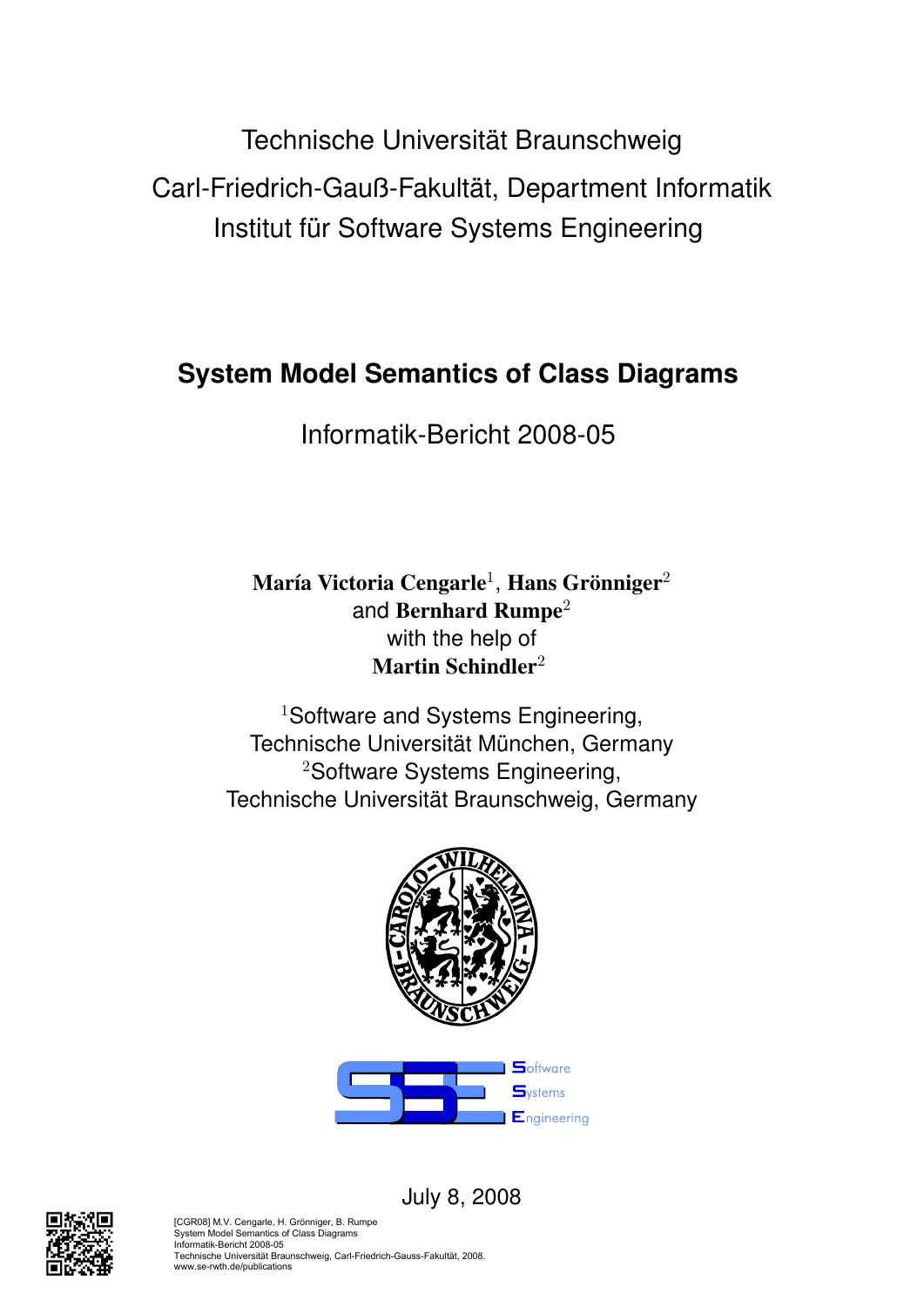# **Contents**

| 1.             | <b>Introduction</b><br><b>Our Approach to Define UML Semantics</b><br>Syntax & Context conditions $\ldots \ldots \ldots \ldots \ldots \ldots \ldots \ldots \ldots \ldots$<br>2.1<br>2.2<br>2.3<br>System Model Abstractions & Semantic Mapping<br>2.4 |  |  |  |  |  |
|----------------|-------------------------------------------------------------------------------------------------------------------------------------------------------------------------------------------------------------------------------------------------------|--|--|--|--|--|
| 2 <sup>1</sup> |                                                                                                                                                                                                                                                       |  |  |  |  |  |
| 3              | <b>Concrete Syntax of UML/P Class Diagrams</b><br>9                                                                                                                                                                                                   |  |  |  |  |  |
| 4              | <b>Abstract Syntax of UML/P Class Diagrams</b>                                                                                                                                                                                                        |  |  |  |  |  |
| 5              | 17<br><b>Context Conditions for UML/P Class Diagrams</b>                                                                                                                                                                                              |  |  |  |  |  |
| 6              | <b>Mapping of UML/P Class Diagrams</b>                                                                                                                                                                                                                |  |  |  |  |  |
| 7              | <b>Related Work</b>                                                                                                                                                                                                                                   |  |  |  |  |  |
| 8              | <b>Evaluation and Conclusion</b><br>26                                                                                                                                                                                                                |  |  |  |  |  |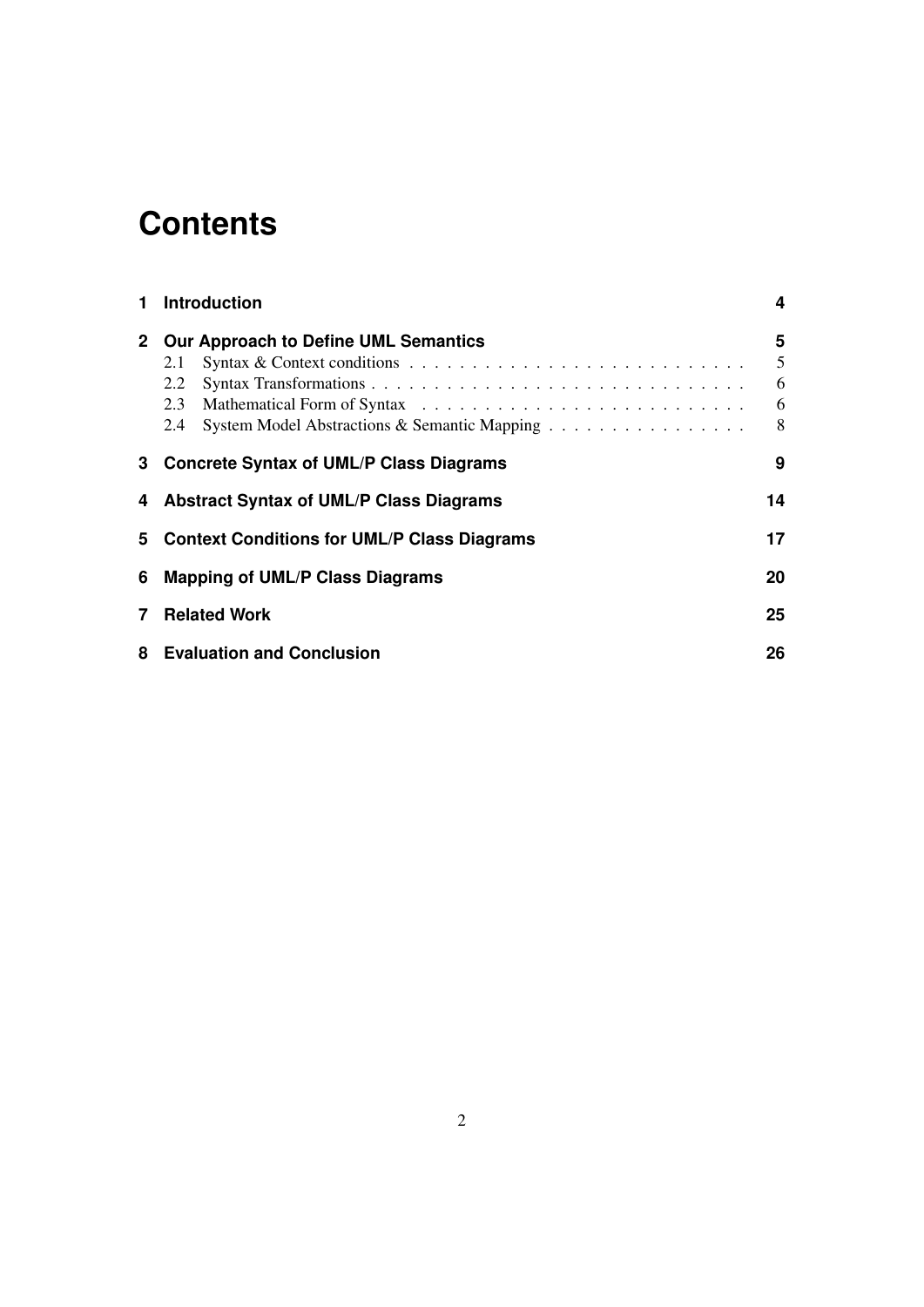Defining semantics for UML is a difficult task. Disagreement in the meaning of UML constructs as well as the size of UML are major obstacles. In this report, we describe our approach to define the semantics for UML. Semantics is defined denotationally as a mapping into our semantics domain called the system model [4, 5, 6]. We demonstrate our approach by defining the semantics for a comprehensive version of class diagrams. The semantics definition is detailed for UML/P class diagrams, a variant of class diagrams which restricts the use of a few methodologically and semantically involved concepts. Class diagrams are well-known and rather easy to understand and thus perfect to examine the usability of the system model for precise semantic mappings.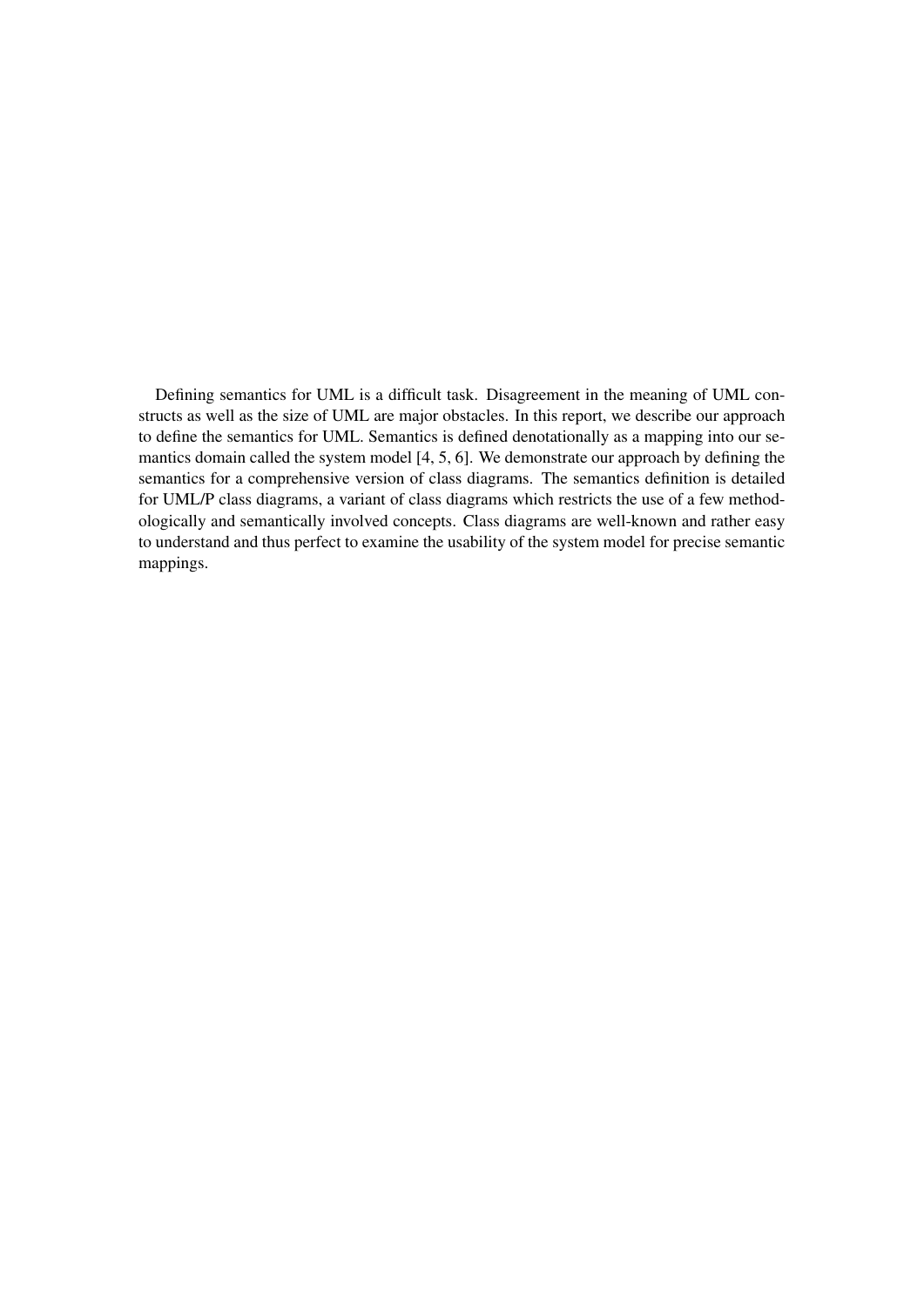# **1 Introduction**

Managed by the Object Management Group (OMG), UML [29, 30] offers an industry-standard means of modeling complex systems. It is a unification of several leading object-oriented modeling approaches from the mid 1990s. Modeling is the task of creating representations of various aspects of a software system prior to building it. The models convey information about the system from a variety of perspectives. UML offers a number of diagrammatic notations, intended for intuitive understanding of the model of interest. Unfortunately, the current situation is that UML still lacks a commonly agreed upon, precise semantics that allows for unambiguously validating and analyzing its models.

One approach to define a semantics for a modeling language is to explicitly and denotationally define the kind of systems the language describes, and to clearly identify which of these systems are meant by a particular model and which are not [18].

In this report, we describe our approach to define the semantics of UML in Chapter 2. In Chapter 3, we introduce the concrete syntax of class diagrams as a MontiCore grammar which is translated to its mathematical abstract syntax in Chapter 4. Context conditions for class diagrams are stated in Chapter 5 and the semantic mapping is defined in Chapter 6. Chapter 7 discusses related work and the last chapter presents an evaluation of our approach and concludes the report.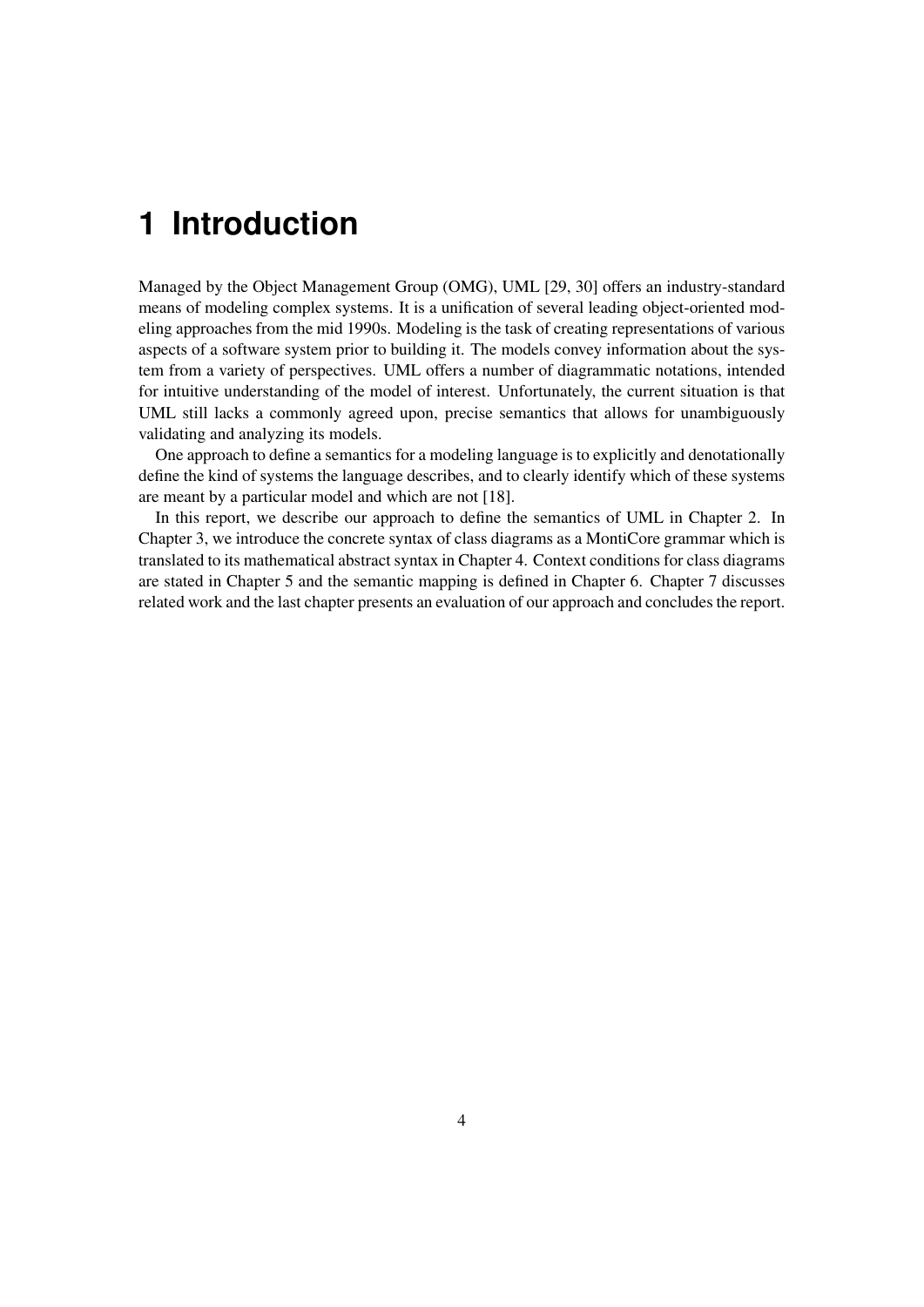## **2 Our Approach to Define UML Semantics**

There exists a variety of approaches to define the semantics for a modeling language. We decided to follow a denotational approach instead of, e.g., an operational semantics definition. Semantics for non-executable parts of a language or for underspecified or incomplete models can be easily defined using a denotational approach but is cumbersome if not impossible in an operational approach. Our goal is to define the semantics for UML which is a modeling language used for specification of the structure and behavior of software systems and is thus not fully executable and also used for specification in early project phases where complete models of the system hardly exist.

Denotational semantics consists of three parts, see, e.g., [18]. First, a precise definition of the syntactic domain is needed, i.e., a definition of the modeling language and its context conditions. Second, a suitable semantic domain has to be developed that is capable of capturing all relevant concepts that are needed to faithfully define the semantics of all syntactic constructs. Our semantic domain is the "system model" which is a general model of object oriented, possibly distributed, systems. It especially serves as an integrated semantic domain for all UML diagram types. The system model is described separately in three technical reports, for more information on the semantic domain and additional information on the general approach to semantics, see [4, 5, 6]. Third, a definition of the semantic mapping that relates each syntactic construct of a (set of) well-formed UML diagram(s) to constructs in the system model has to be given.

The semantic mapping sem is generally of the form

 $sem: UML \rightarrow \wp(SystemModel)$ 

that is, the semantics of a UML document is a set of systems of the system model which reflect the properties given in the UML document.

In the following, we elaborate on the different steps that constitute a semantics definition following our approach.

### **2.1 Syntax & Context conditions**

For the precise specification of the syntax of the modeling language in question, we use Monti-Core, a framework for the definition and processing of languages [22]. The syntax is defined in one or more context free grammar(s) which is an established technique to obtain precise syntax definitions. In contrast, graphical metamodeling approaches often lead to complex and hard to understand language specifications in case of complex languages (for a discussion on text-based modeling, see [17]). Note that MontiCore also supports well-known metamodeling concepts (like abstract syntax associations [22]). Multiple grammars instead of one are sometimes used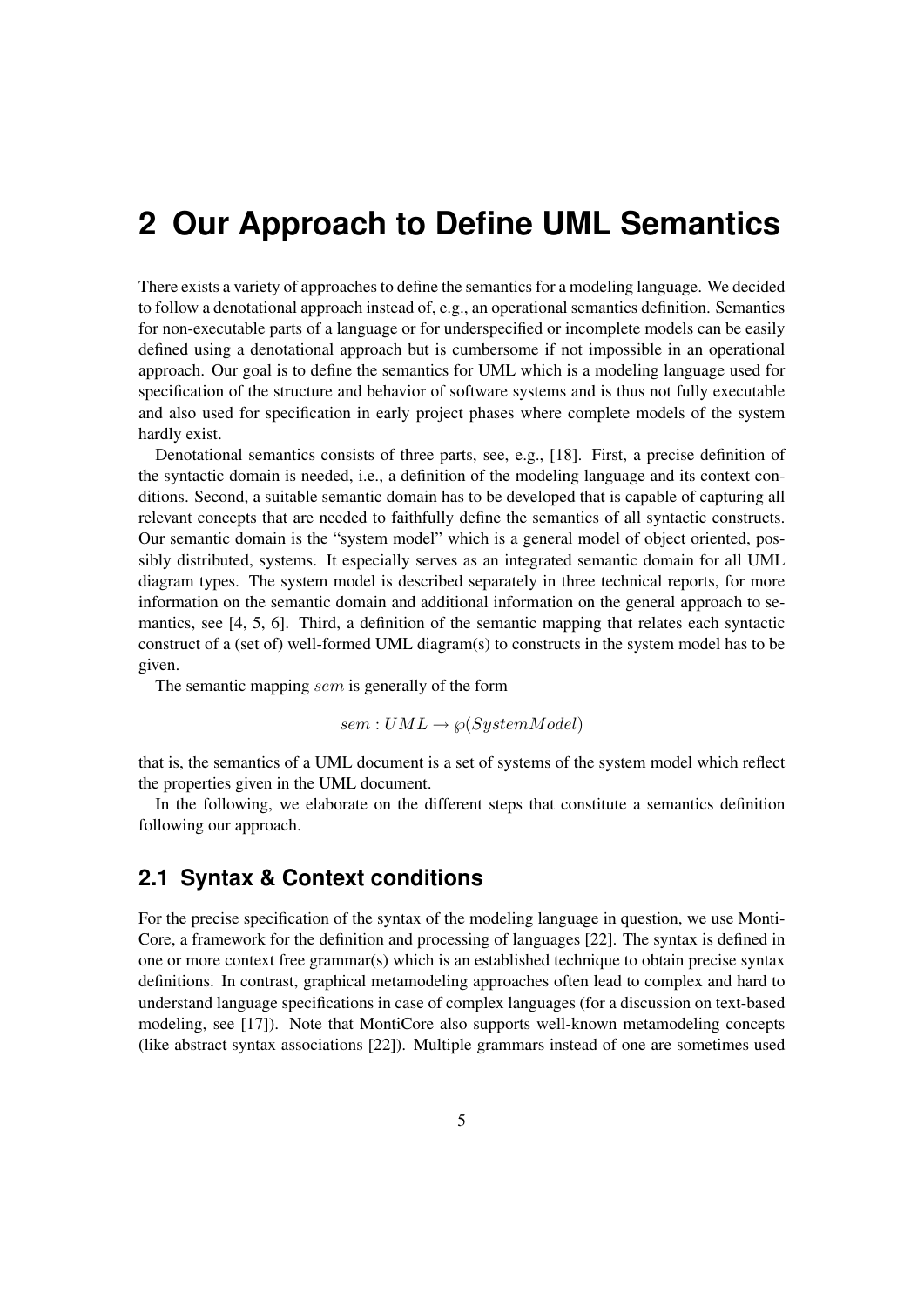to specify a language making use of MontiCore's language modularization concepts like inheritance and embedding of languages. Language inheritance means that a grammar of a language inherits all rules (or productions) from a super grammar, possibly overriding them. Language embedding allows for defining a language with "holes" which are rules that are declared as external and that are later bound to rules of a different language. Context conditions for the languages are implemented and checked on concrete models with the help of framework functionality.

The advantage of using MontiCore to define the syntax of the language is that we obtain a machine readable definition that can be used for future automated processing. For instance, since MontiCore also contains a transformation engine, one possible application is the specification of the semantics as a transformation into theories of the theorem prover Isabelle [28] for verification purposes.

Syntax and semantics is defined for a conceptually improved variant of UML, UML/P [31, 32]. Nevertheless, advances in the standard documents [29, 30] are also considered.

### **2.2 Syntax Transformations**

Frequently, the syntax of a language contains constructs that are expressible by (a number of) other constructs. This syntactic extensions often increase the usability of a language. They also provide an opportunity for syntactical transformations of a language in order to reduce the number of constructs. This step in the semantics definition is optional but has the advantage that the semantics of the transformed constructs can be explained purely on the syntactic domain. Additionally, the reduced set of constructs leads to more concise semantics mapping later on. As an example, state hierarchy in Statecharts can be removed [32]. The semantics mapping consequently only needs to deal with flat Statecharts.

In a modular language definition that uses language embedding, the reduction of syntactic constructs might lead to constraints on the embedded language. If, for instance, we want to get rid of exit actions in states in Statecharts by moving them on outgoing transition [32], and we embedded a language to specify statements or actions, this language at least has to offer an operator for the sequential composition of statements.

The transformations can be defined, tested and automated using the MontiCore transformation engine.

### **2.3 Mathematical Form of Syntax**

The syntax, specified as a MontiCore grammar, is not directly suitable for the mathematical semantics mapping into the system model since it may contain technicalities and elements of concrete syntax that are cluttering up the definitions.

We therefore transform the MontiCore grammar into an equivalent mathematical abstract syntax definition using basic set theory. The equivalence is assured by careful reviews and a systematic translation.

• The optional name of a non-terminal is dropped, i.e.,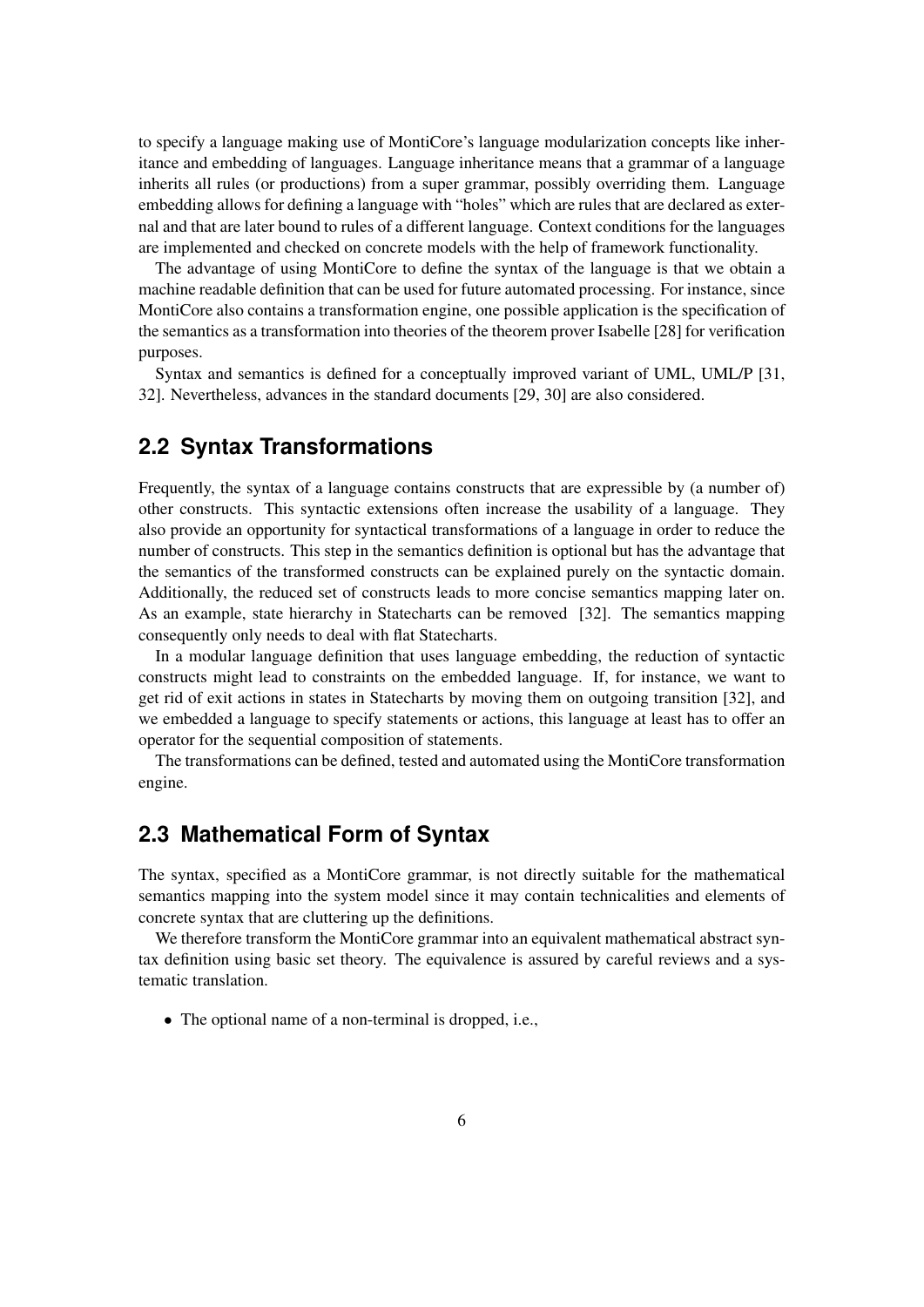MontiCore  $X = a:B b:C; Y=a:C;$ Maths  $X = B \times C, Y = C$ 

- Rules from a super grammar are copied to the grammar if the rule is not overridden.
- External rules are left unspecified in the grammar and can also be left unspecified in the mathematical version.
- Interface rules are defined as the union of the sets of their implementing rules. i.e.,

MontiCore interface A; X implements A; Y implements A; Maths  $A = X \cup Y$ 

- Optional elements X? become sets that are assumed to contain a specific element that represents the non-existence, we abbreviate as follows  $X^{opt} = X \cup \{\epsilon\}$  where  $\epsilon$  is a special element with  $\epsilon \notin X$ .
- Alternatives in the grammar are translated to unions of the corresponding sets, i.e.,

MontiCore  $A = X \mid Y$ : Maths  $A = X \cup Y$ 

• Repetitions in the grammar are transformed to powersets of the corresponding sets, i.e.,

MontiCore  $X = (A) * j$ Maths  $X = \wp(A)$ 

• Lists of the form A  $(', ' A) *$  are translated to lists  $List(A)$  which is an abbreviation for a partial function  $\mathbb{N} \mapsto A$  with interval  $[1, \ldots, n]$  as domain.

In the presence of language inheritance, super grammars are merged with the inheriting grammar, i.e., the parent rules are copied. Embedded language parts are also left unspecified in the mathematical abstract syntax just as they are unspecified in the concrete MontiCore syntax.

As an alternative way for syntactic language transformations, we also define transformation schemes based on the mathematical abstract syntax. This offers us a way to denote complex syntax transformations in a very concise and understandable way. As a drawback, these transformation rules are not executable and can only be quality-checked by careful review. The detailed introduction of the transformation scheme on the mathematical abstract syntax and an example application of this approach, namely transformation rules for Statecharts, can be found in [8].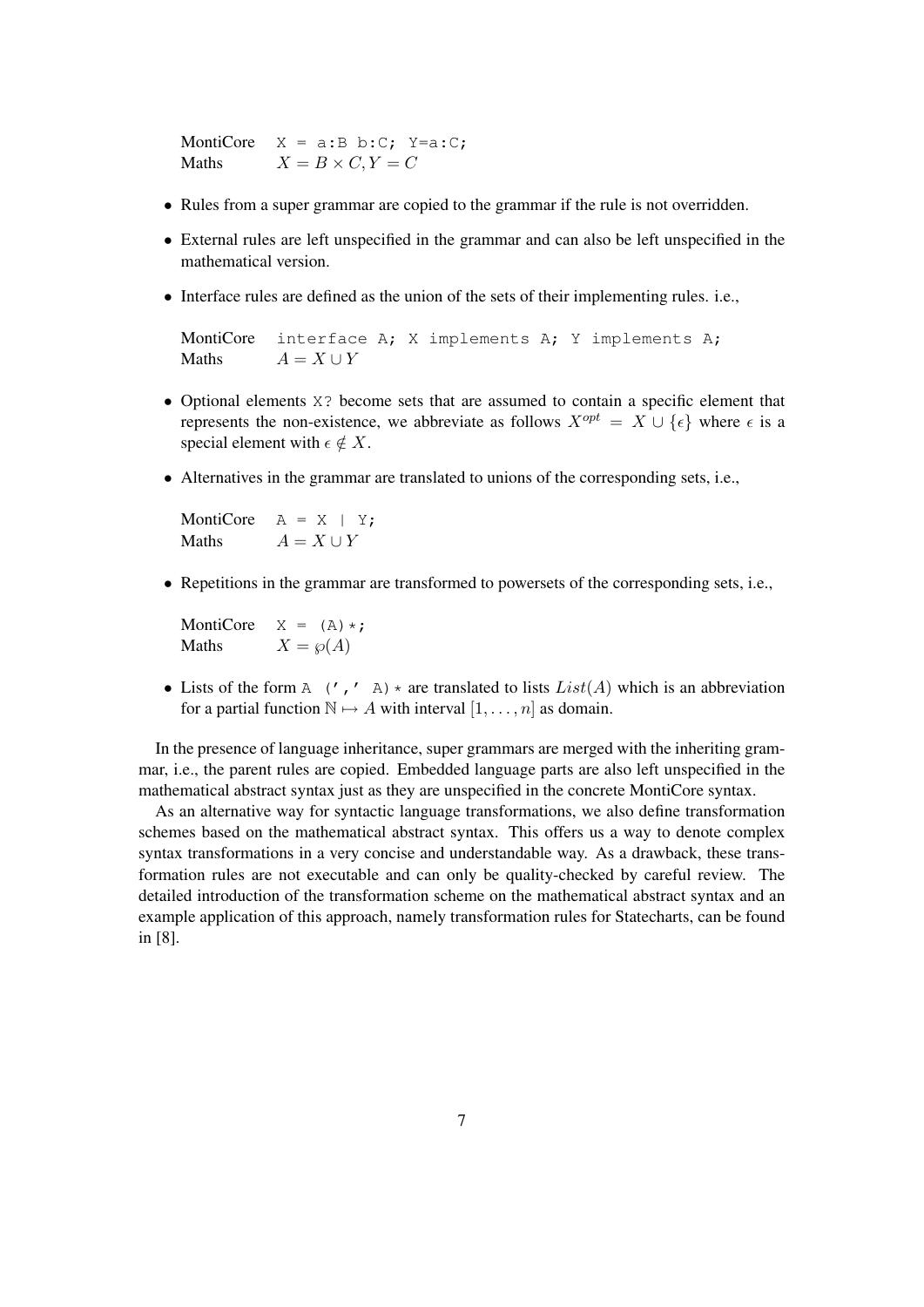### **2.4 System Model Abstractions & Semantic Mapping**

Frequently, a model does not characterize the whole system but focuses on specific aspects. While the underlying system model definitions remain valid, we allow specifying views and abstractions on the definitions in order to obtain a more comprehensible and focused semantics mapping. For instance, in a semantics definition for interactions, one is primarily interested in system runs that need to fulfill the properties induced by the interaction. In that case, the semantics is defined as a mapping to a view of the system model containing system runs as sequences of reachable states. Consequently, lower-level details of the systems remain hidden from the readers of the semantics.

As stated above, the semantics mapping maps a UML model to a set of possible realizations. The semantics of a set of models is then simply the intersection of their individual semantics. Further, an empty semantics yields a notion of inconsistency: there is no possible realization that fulfills the model(s).

The semantics of languages used to state conditions or actions (e.g., OCL or UML's action language) typically does not characterize whole systems but is a relation that needs a context. The semantics is given depending on a context that contains, e.g., variable bindings, the state of attributes, etc. This kind of language is also often embedded in an outer language (e.g, Statecharts that contain OCL as a language to state preconditions or invariants) which is then able to provide the required context to calculate the semantics. In the semantics mapping for the outer language, we typically do not have access to the properties of the embedded language. Hence, we have to make the assumptions that the semantics of the embedded language is defined somewhere and that the provided context information from the outer language is sufficient to calculate the semantics. This is not a limitation of the approach but a necessary consequence of the modular definition of the semantics.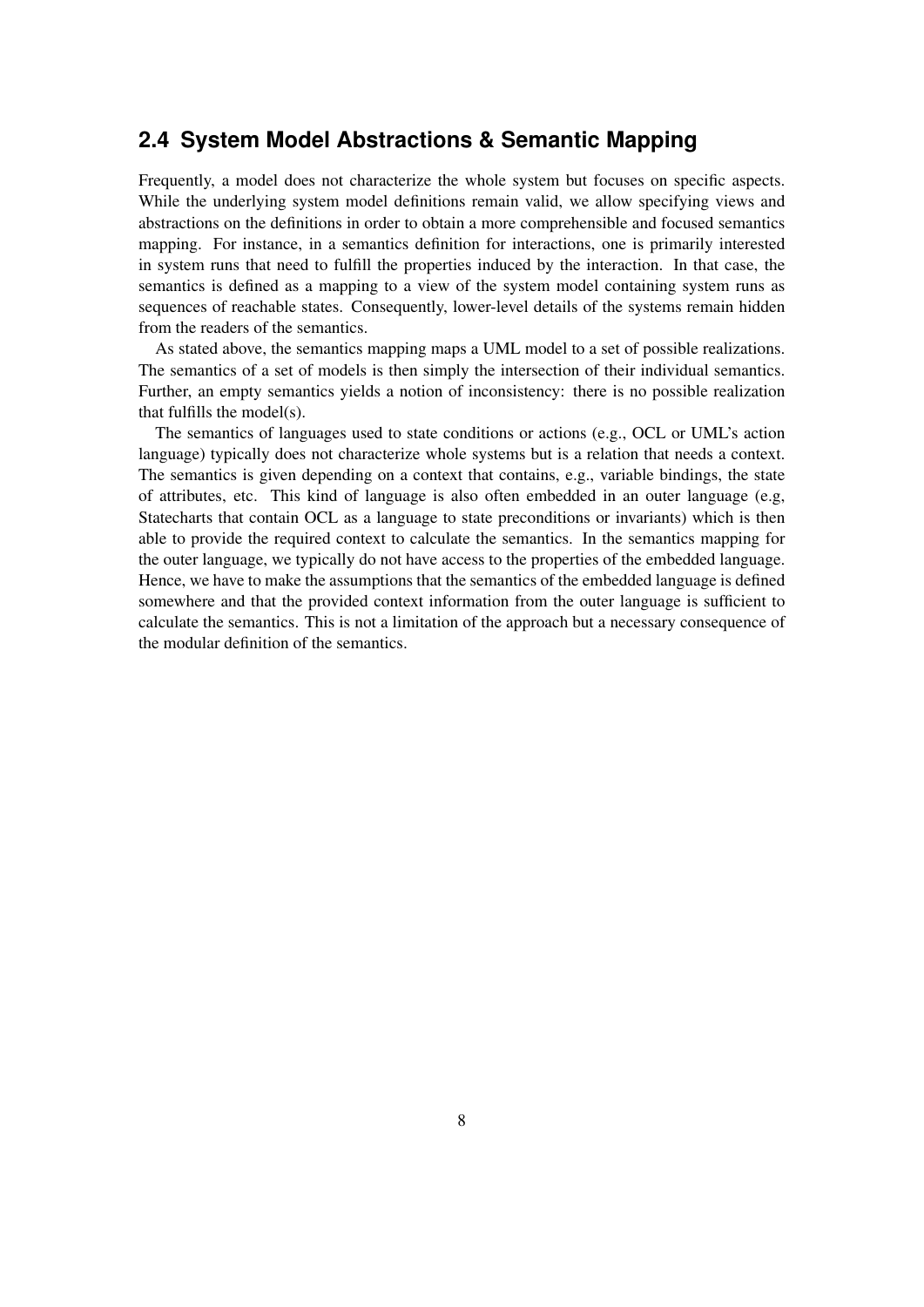# **3 Concrete Syntax of UML/P Class Diagrams**

The concrete syntax of UML/P class diagrams can be found below defined as MontiCore grammars<sup>1</sup>. Concrete examples, and a comparison to UML class diagrams can be found in [32] which introduces this methodologically and semantically improved variant of class diagrams in detail.

The first grammar CD, mc is complete, only comments and some technical details regarding parser generation have been removed. The second grammar (Common.mc) is the super grammar of all UML/P grammars providing frequently used concepts such as stereotypes.

```
MontiCore-Grammar
1 package mc.umlp.cd;
2
3 / * *4 @version 1.0
5 * /6 grammar CD extends mc.umlp.common.Common {
7
8 external Value;
9 external Body;
10
11 interface CDElement;
12
13 CDDefinition =
14 Completeness?
15 Stereotype?
16 "classdiagram" Name:IDENT
17 \mathbf{H} \{ \mathbf{H}18 (CDElements:CDElement | (Invariants:Invariant ";"))*
19 \cdots "}";
20
21 CDClass implements CDElement =
22 Completeness?
23 Modifier
24 "class" Name:IDENT
25 TypeParameters?
26 ("extends" Superclasses:ClassOrInterfaceType
27 ("," Superclasses:ClassOrInterfaceType)*)?
28 ("implements" Interfaces:ClassOrInterfaceType
29 ("," Interfaces:ClassOrInterfaceType)*)?
30 (
```
<sup>&</sup>lt;sup>1</sup>The MontiCore UML/P grammars, version 1.0, were developed by Martin Schindler as part of the MontiCore project (www.monticore.org).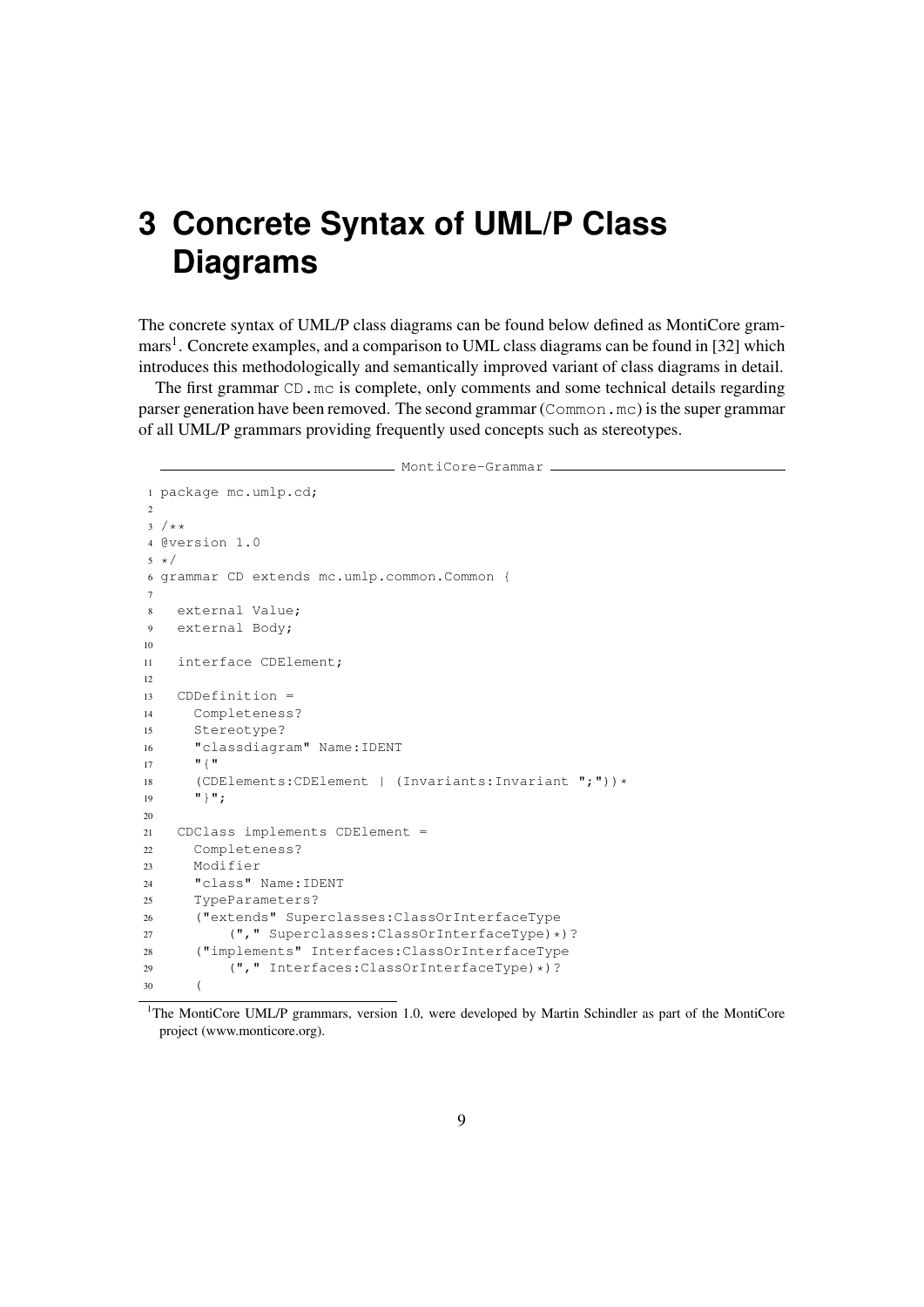```
31 \left( "\left\{ "\right\} "
32 (CDConstructors:CDConstructor
33 | CDMethods:CDMethod
34 | CDAttributes: CDAttribute) *
35 " "}")
36 | "; "
37 );
38
39 CDInterface implements CDElement =
40 Completeness?
41 Modifier
42 "interface" Name:IDENT
43 TypeParameters?
44 ("extends" Interfaces:ClassOrInterfaceType
45 (", " Interfaces: ClassOrInterfaceType) *) ?
46 (
47 ("{"
48 (CDMethods:CDMethod
49 | CDAttributes: CDAttribute) *
50 \mathbf{H} \parallel \mathbf{H}51 | "; "
52 );
53
54 CDEnum implements (Completeness? Modifier "enum")=>CDElement =
55 Completeness?
56 Modifier
57 "enum" Name:IDENT
58 ("implements" Interfaces:ClassOrInterfaceType
59 ("," Interfaces:ClassOrInterfaceType)*)?
60 (
61 \left( "\left\{ "\right\}"
62 CDEnumConstants:CDEnumConstant
63 (", " CDEnumConstraints: CDEnumConstraints<br>64 (CDConstructures: CDConstructor64 (CDConstructors:CDConstructor
65 | CDMethods:CDMethod
66 | CDAttributes:CDAttribute)*
67 \mathbf{m} \uparrow \mathbf{m})
68 | "; "
69 );
70
71 CDEnumConstant =
72 Name:IDENT ("("
73 CDEnumParameters:CDEnumParameter
74 (", "CDEnumParameters: CDEnumParameter) *
75 '') ') ?;
76
77 CDEnumParameter = Value;
78
79 CDMethod =
80 Modifier
81 TypeParameters?
82 ReturnType:ReturnType
83 Name:IDENT
84 "(" (CDParameters:CDParameter ("," CDParameters:CDParameter)*)? ")"
```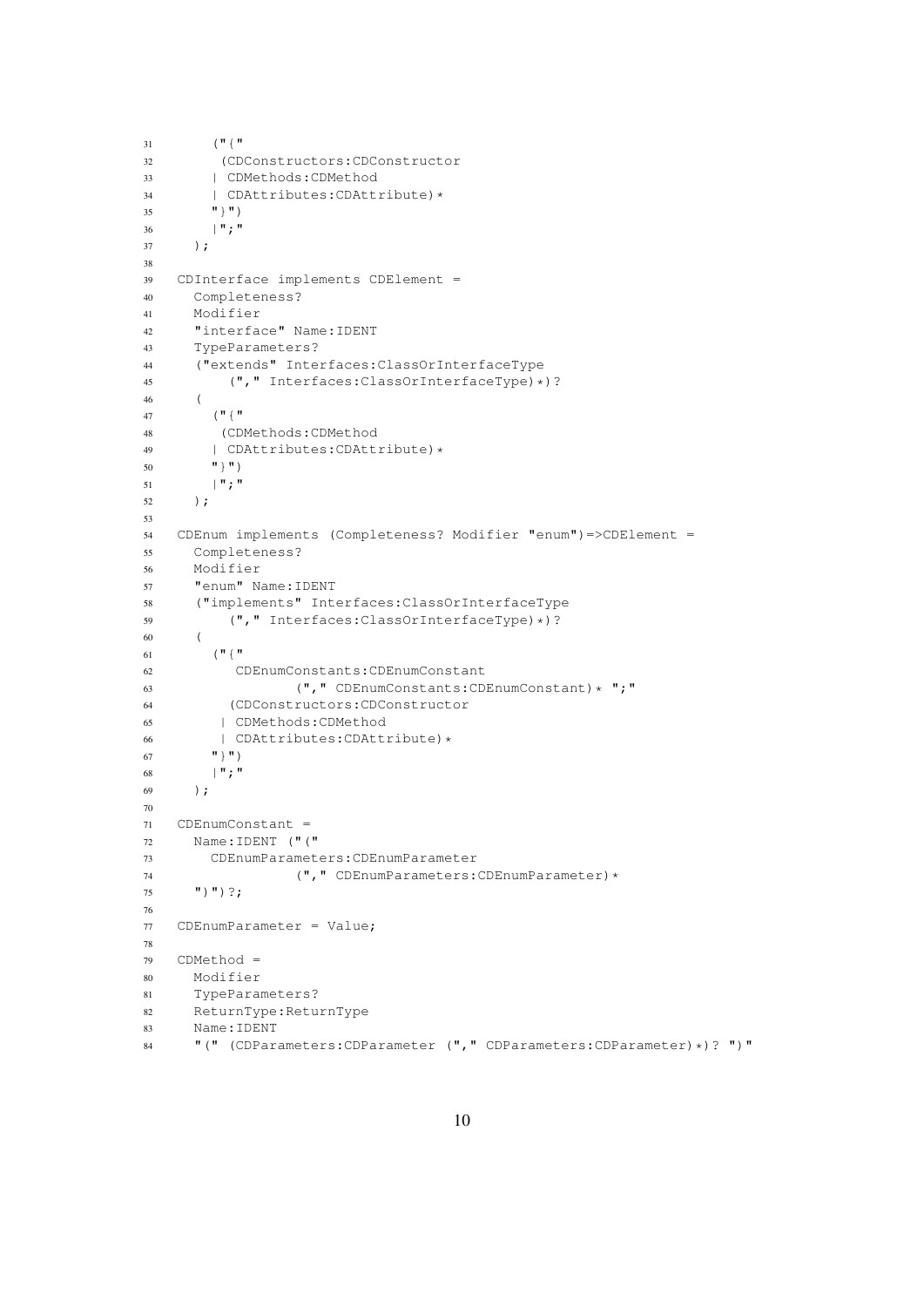```
85 ("throws" Throws:QualifiedName ("," Throws:QualifiedName)*)?
86 (Body | ";");
87
88 CDConstructor =
89 Modifier
90 TypeParameters?
91 Name:IDENT
92 "(" (CDParameters: CDParameter (", " CDParameters: CDParameter) *)? ")"
93 ("throws" Throws:QualifiedName ("," Throws:QualifiedName) *)?<br>94 (Body | ":"):
      (Body | ";");95
96 CDParameter = Type Name:IDENT;
97
98 CDAttribute =
99 Modifier
100 Type
101 Name:IDENT
102 ("=" Value)? ";";103
104
105 CDAssociation implements CDElement =
106 Stereotype?
107 Type:[Association:"association"|Aggregation:"aggregation"|
108 Composition:"composition"]
109 (Derived:[DERIVED:"/"])?
110 Name:IDENT?
111 LeftStereotype:Stereotype?
112 LeftCardinality:Cardinality?
113 LeftReference:QualifiedName
114 LeftQualifier:Qualifier?
115 ("(" LeftRole:IDENT ")")?
116 Arrow:[lefttoright:"->"|righttoleft:"<-"|bidirectional:"<->"|
117 simple:"--"]
118 ("(" RightRole:IDENT ")")?
119 RightQualifier:Qualifier?
120 RightReference:QualifiedName
121 RightCardinality:Cardinality?
122 RightStereotype: Stereotype? ";";
123 }
```

```
- MontiCore-Grammar
```

```
1 package mc.umlp.common;
\overline{2}3 / * *4 @version 1.0
5 * /6 grammar Common {
7
8 ident NUMBER = ('0'..'9')+;9
10 ident IDENT =
11 ('a'.'.'z' + 'A'.'.'z' + '_-'z' + 's')
```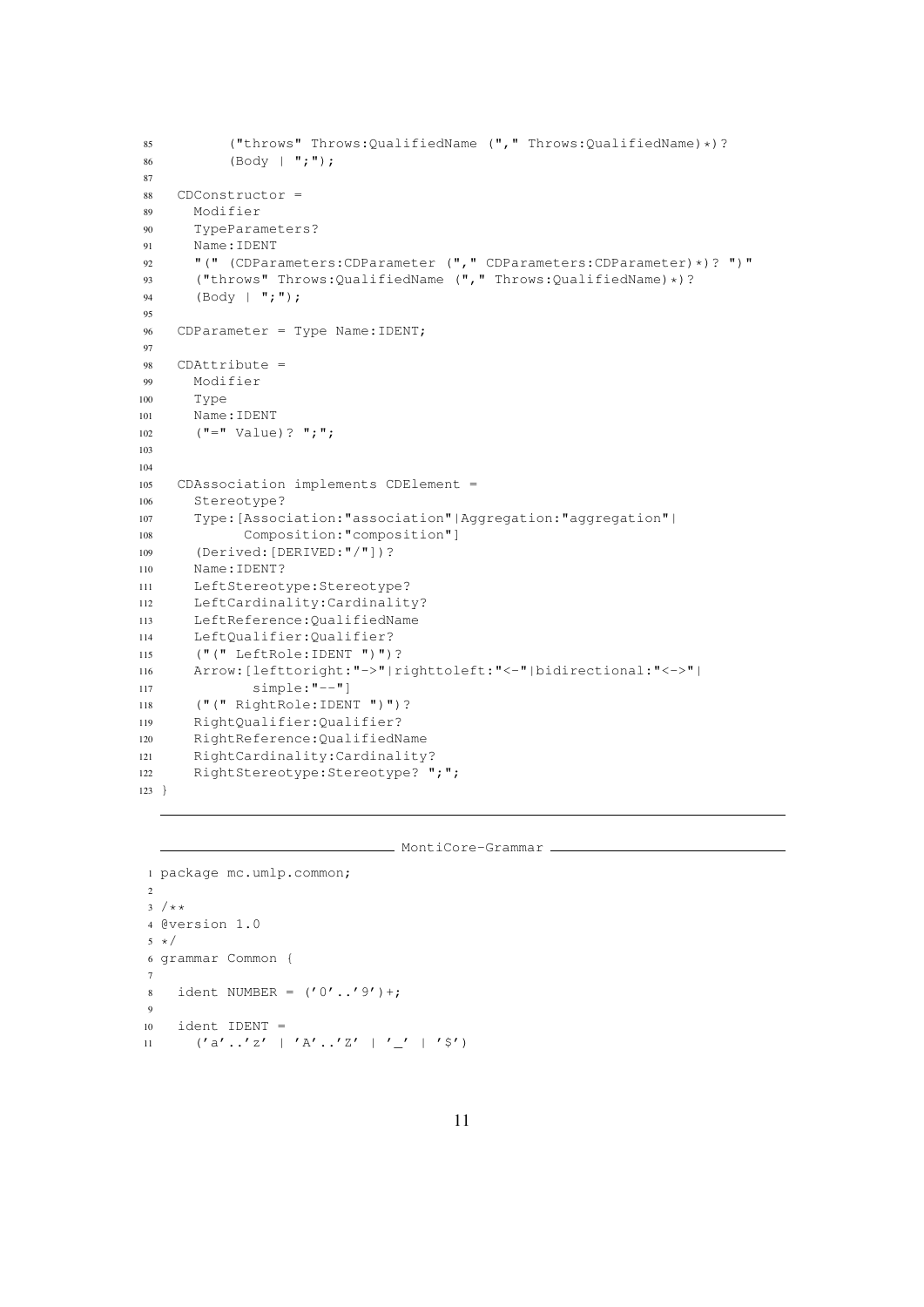```
12 ('a'.'.'z' | 'A'.'.'z' | '-'' | '0'.'.'9' | '$')\star;13
14 Stereotype =
15 "<<" Values:StereoValue ("," Values:StereoValue)* ">"">";
16
17 StereoValue = Name:IDENT ("=" Value:STRING)?;
18
19 QualifiedName = Names:IDENT "." Names:IDENT) *;
20
21 Cardinality =
22 \blacksquare \blacksquare23 (Many:\begin{bmatrix} \mathbf{w} \star \mathbf{w} \\ 24 \end{bmatrix} (Many:\begin{bmatrix} \mathbf{w} \\ \mathbf{w} \star \mathbf{w} \end{bmatrix}| LowerBound:NUMBER
25 | (LowerBound:NUMBER ".." (UpperBound:NUMBER | NoUpperLimit:["*"]))
26 )
27 \blacksquare]\blacksquare;
28
29 Qualifier = "[" Type:ClassOrInterfaceType "]";
30
31 Modifier =
32 Stereotype?
33 ( Public:["public"] | Public:[PUBLIC:"+"]
34 | Private:["private"] | Private:[PRIVATE:"-"]
35 | Protected:["protected"] | Protected:[PROTECTED:"#"]
36 | Final:["final"]
37 | Abstract:["abstract"]
38 | Local:["local"]
39 | Derived:["derived"] | Derived:[DERIVED:"/"]
40 | Readonly: ["readonly"] | Readonly: [READONLY: "?"]
41 | Static:["static"]
42 ) *;
43
44 TypeParameters =
45 "<" TypeParameters:TypeParameter
46 (", " TypeParameters: TypeParameter) * ">";
47
48 TypeParameter =
49 Name:IDENT
50 ("extends" SupTypes:ClassOrInterfaceType
51 ("&" SupTypes:ClassOrInterfaceType)*)?;
52
53 interface ReturnType;
54 interface Type;
55
56 VoidType implements ReturnType = "void";
57
58 PrimitiveType implements ReturnType, Type =
59 Primitive: [ "boolean" | "byte" | "char" | "short"
60 | "int" | "float" | "long" | "double"] ("[""]")*;
61
62 ReferenceType implements ReturnType, Type =
63 ClassOrInterfaceType ("[""]")*;
64
65 ClassOrInterfaceType =
```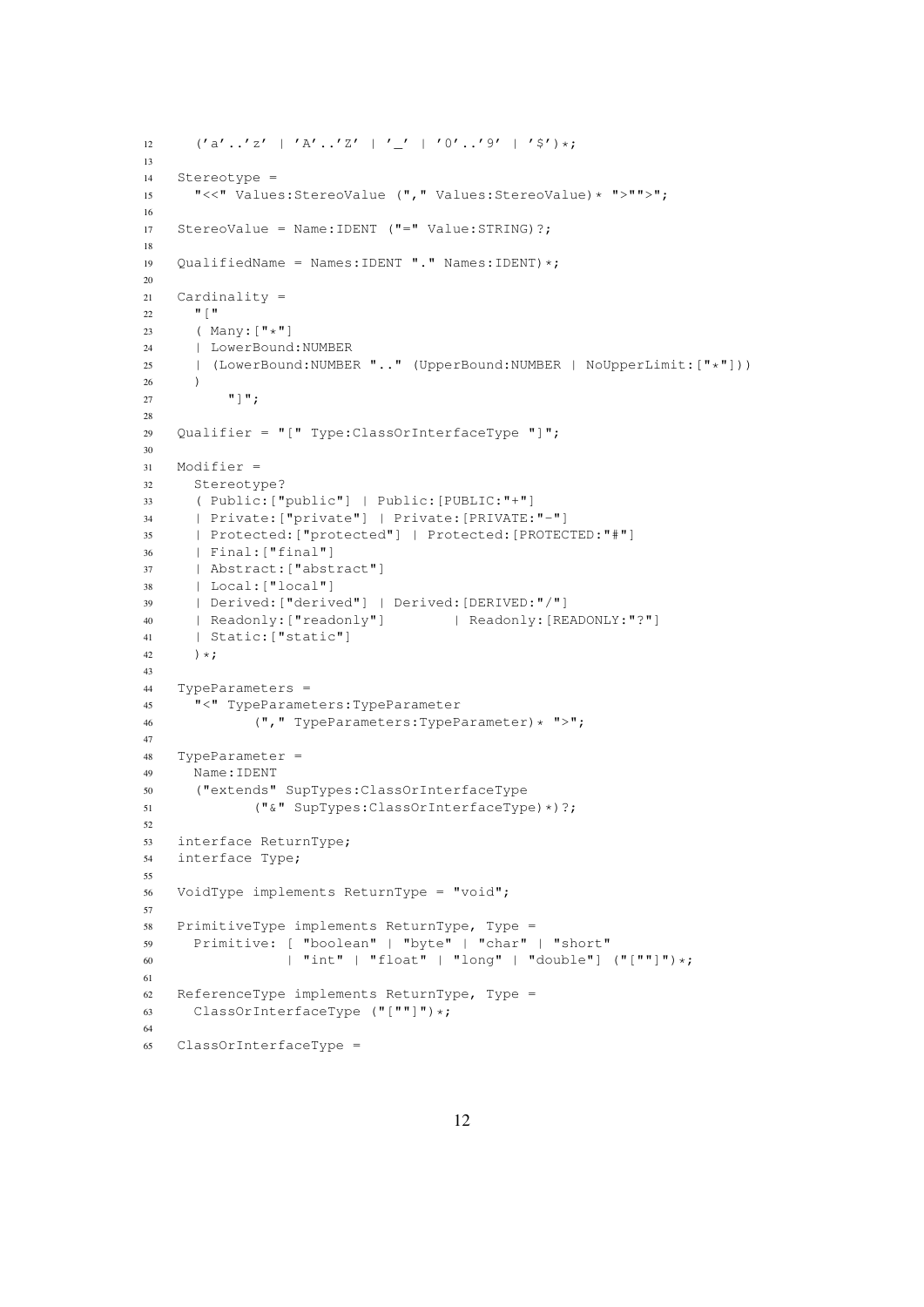```
66 Name:QualifiedName TypeArguments?;
67
68 TypeArguments =
69 "<" TypeArguments:TypeArgument
70 (", " TypeArguments:TypeArgument)* ">";
71
72 TypeArgument =
73 Type
74 | ("?" (("extends" UpperBound:ReferenceType) |
75 ("super" LowerBound:ReferenceType))?);
76
77 Invariant =
78 (Kind:IDENT ":")?
79 "[" InvariantExpression(parameter Kind) "]";
80
81 external InvariantExpression;
82
83 Completeness = ...
84
85 }
```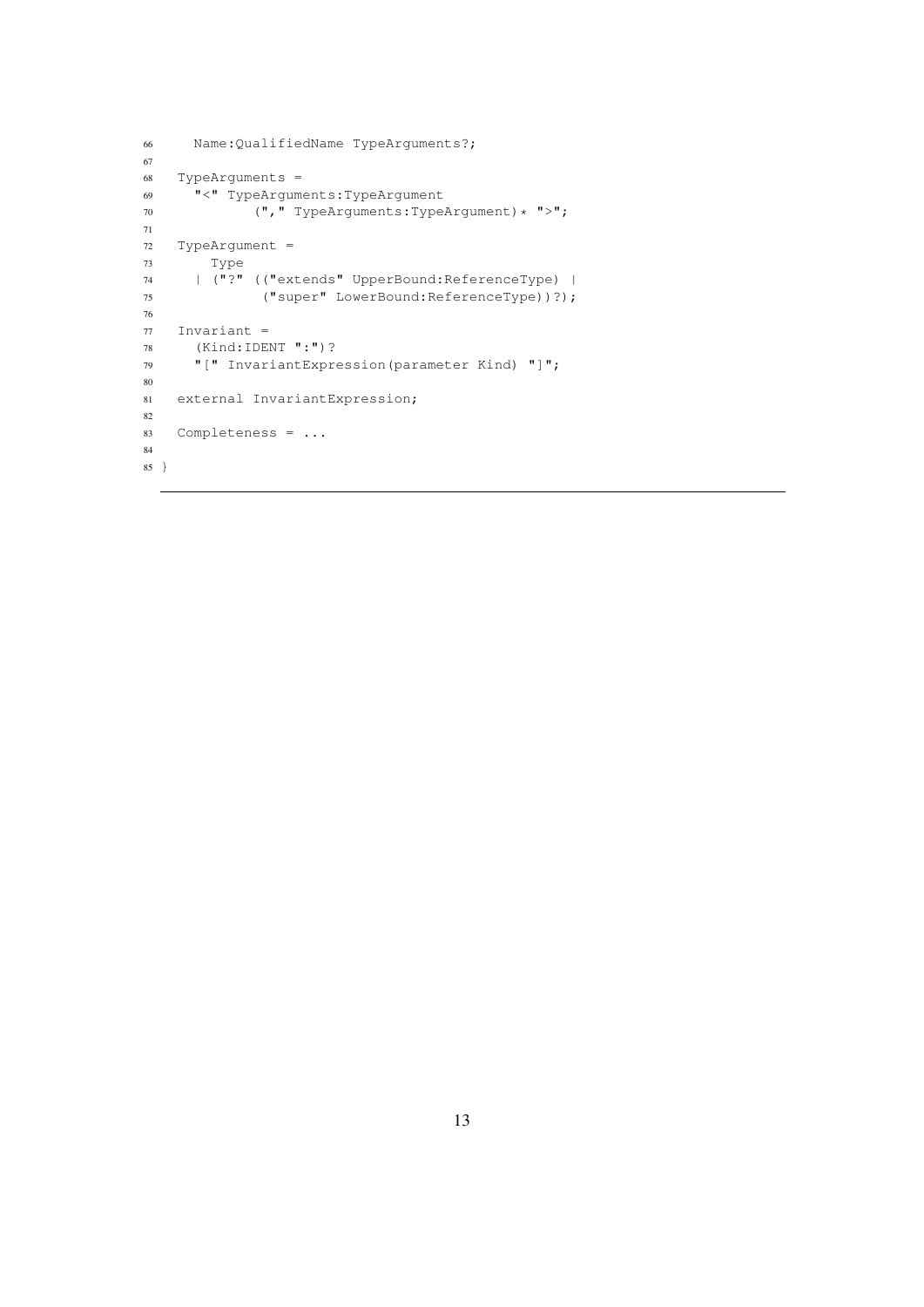# **4 Abstract Syntax of UML/P Class Diagrams**

We proceed with defining the mathematical abstract syntax of UML/P class diagrams. Please note, that we have refactored the syntax in the transition from the MontiCore grammars to the mathematical form. For example, we renamed rules for a more comprehensible reference later on, and we also changed details of the language as follows:

- As explained in [32, Sect. 3.4], completeness information is a syntactical means to indicate that model or model element is a view (other models might exist to complete the model) or regarded as the complete model of the system. This does not constrain the actual system from have additional behavior or structure. Hence, completeness information is irrelevant for the semantics and removed from the syntax, e.g., lines 11 and 19 in grammar CD.mc.
- In principle, arbitrary stereotypes can be defined for class diagrams and class diagram elements. For the semantics, we only consider the stereotypes explained in [32] and fix them in the abstract syntax. Additional stereotypes (also for other model elements) can of course later be added and their meanings incorporated in the semantics.
- Simple names are used for referring to classes, interfaces, etc. (e.g., in the list of super classes and interfaces or in associations). We assume that qualified names can be encoded somehow in these names if need be. This also means that class names have to be unique.
- Support for generic types is not considered in this version of the semantics but is a matter of future investigations.
- The interface CDElements in line 8 has been expanded as sets of classes, interfaces and associations in the mathematical syntax. This version of the class diagrams currently does not support enumeration types defined in the grammar (lines 51-74).
- We removed the modifier local as its intended use refers only to syntax: the local element may not be referenced in other diagrams. Furthermore, readonly is renamed to frozen, and we additionally consider addonly and ordered as modifiers for associations.
- Invariants in Common.mc (line 26) are parameterized with the name of the invariant language. This is solution to a technical problem and not needed in the mathematical version.
- Identifiers are specified in Common.mc, we assume a set of Names which is left unspecified.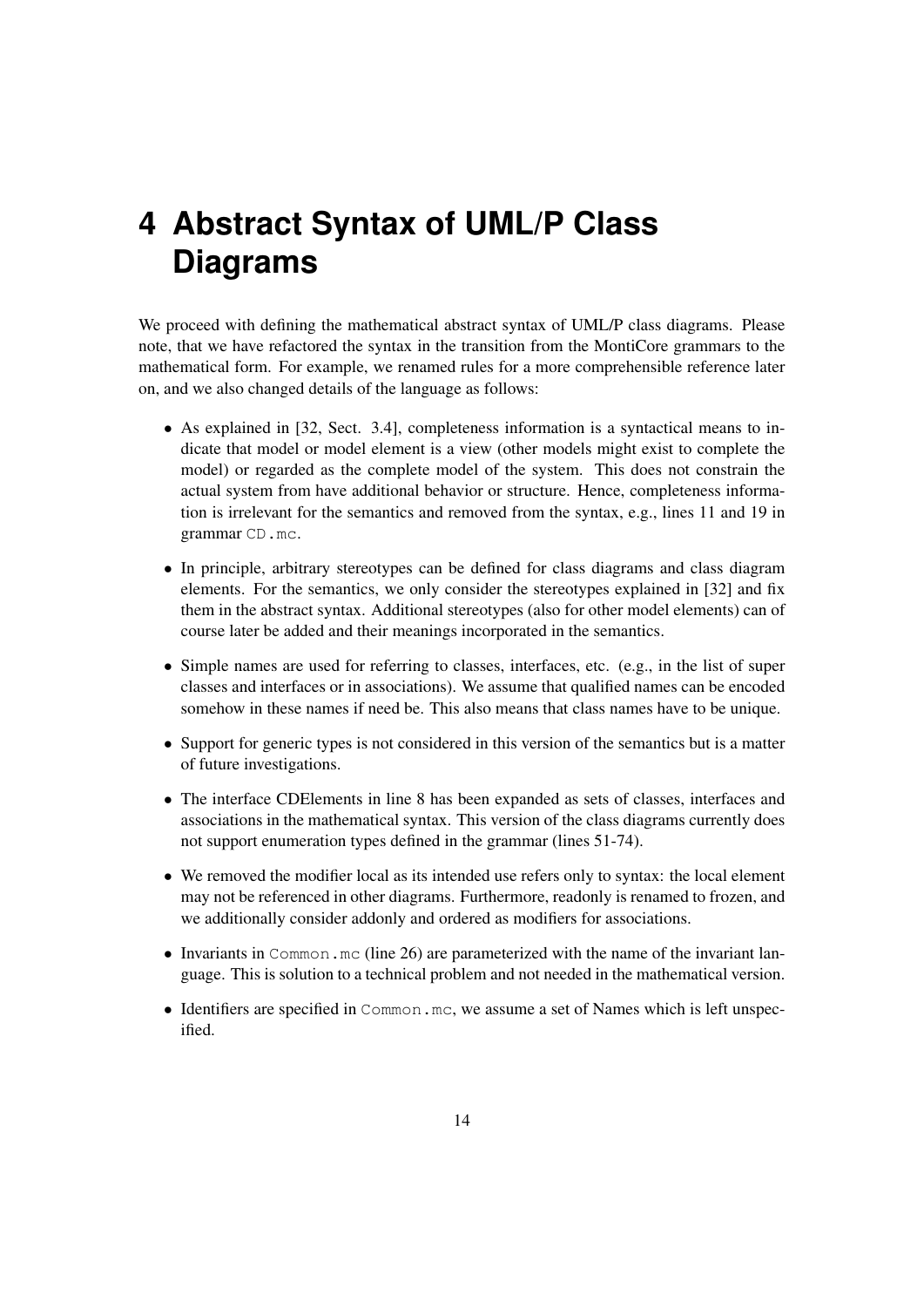- We currently do not support initial values for attributes.
- Cardinality in associations is fixed to the values proposed in [32].
- Types and return types as detailed in Common.mc are assumed to be given by some basic types (imported) and the defined class and interface types in the diagram.

Some minor changes and rearrangements such as renaming (CDDefinition to CD, IDENT to Name) will not be further detailed.

The abstract syntax for class diagrams is now given below in a mathematical form. We use the set *Name* that contains identifiers which are not further specified. The sets *Cond*, *BasicType*, and *Stmt* are also not described here but specified elsewhere. We import those parts of the language in a compositional form as described in [19]. They are part of an action language that may for example be OCL to state conditions or Java to formulate statements. We also assume some basic types, e.g., int, char etc., given and imported through *BasicType*.

| CD                   | $=$             | DiagramName $\times \wp(Class) \times \wp(Interface) \times \wp(Assoc) \times \wp(Inv)$    |
|----------------------|-----------------|--------------------------------------------------------------------------------------------|
| Class                | $=$             | $\wp(Modifer) \times ClassName \times \wp(SuperClassName) \times$                          |
|                      |                 | $\wp(InterfaceName) \times \wp(Constructor) \times \wp(Method) \times \wp(Attr)$           |
| Interface            | $=$             | InterfaceName $\times \wp(\text{SuperInterfaceName}) \times$                               |
|                      |                 | $\wp(Meth) \times \wp(Attr)$                                                               |
| Assoc                | $=$             | $\wp(Modifer) \times AssocName^{opt} \times LeftPart \times Direction \times RightPart$    |
| LeftPart, RightPart  | $\!\!\!=\!\!\!$ | $\wp(Modifer) \times ClassName \times Role^{opt} \times Card^{opt} \times Qualifier^{opt}$ |
| Card                 | $=$             | $\{01,1,*\}$                                                                               |
| Direction            | $\!\!\!=\!\!\!$ | $\{\leftarrow, \rightarrow, \leftrightarrow, -\}$                                          |
| Constructor          | $=$             | $\wp(Modifier) \times Name \times$                                                         |
|                      |                 | List( <i>FormalParameter</i> ) $\times \wp (ExceptionName) \times Body^{opt}$              |
| Meth                 | $=$             | $\wp$ ( <i>Modifier</i> ) $\times$ <i>Name</i> $\times$ <i>Type</i> $\times$               |
|                      |                 | List( <i>FormalParameter</i> ) $\times \wp (ExceptionName) \times Body^{opt}$              |
| FormalParameter      | $=$             | Name $\times$ Type                                                                         |
| <b>Type</b>          | $=$             | $ClassName \cup BasicType \cup InterfaceName$                                              |
| Attr                 | $=$             | $\wp(Modifier) \times AttrName \times Type$                                                |
| Modifier             | $=$             | {public, private, protected, static, abstract, final, composition,                         |
|                      |                 | derived, ordered, frozen, addonly }                                                        |
| Qualifier            | $=$             | $Type \cup AttrName$                                                                       |
| SuperInterfaceName,  |                 |                                                                                            |
| SuperClassName,      |                 |                                                                                            |
| ExceptionName,       |                 |                                                                                            |
| ClassName,           |                 |                                                                                            |
| DiagramName,         |                 |                                                                                            |
| Role, InterfaceName, |                 |                                                                                            |
| <b>AssocName</b>     |                 |                                                                                            |
| <b>AttrName</b>      | $=$             | Name                                                                                       |
| Inv                  |                 | Cond                                                                                       |
| <b>Body</b>          | $=$             | <b>Stmt</b>                                                                                |
|                      |                 |                                                                                            |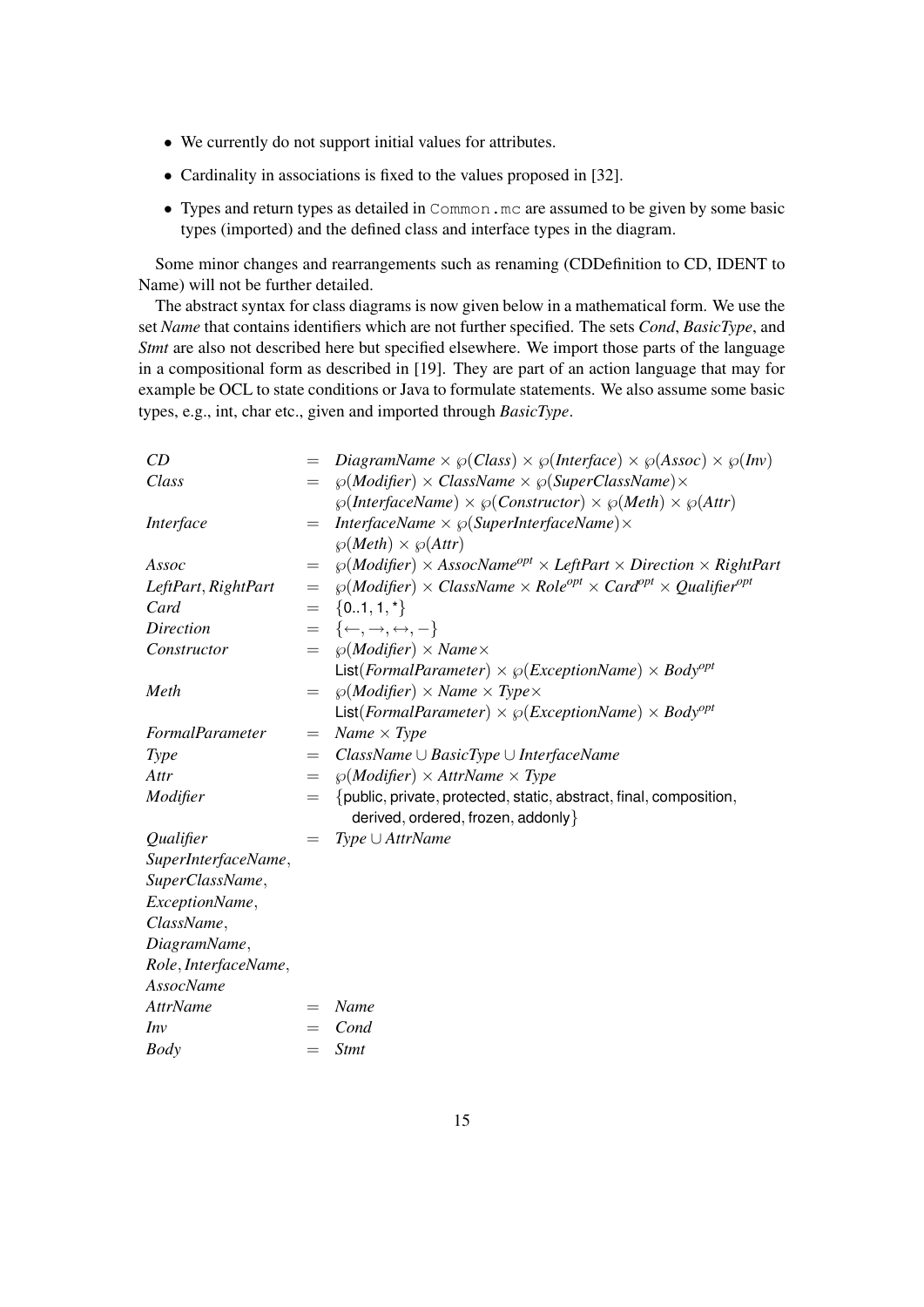For notational convenience, we refer to specific components of these tuples using their (dot separated) names. If the component is a set, we use the plural form of the name. E. g., given a class diagram  $cd \in CD$ , *cd.diagramName* is a shorthand for the projection on the first component: *cd.diagramName* =  $\pi_1(cd)$ , and *cd.classes* denotes a projection on the second:  $cd.classes = \pi_2(cd).$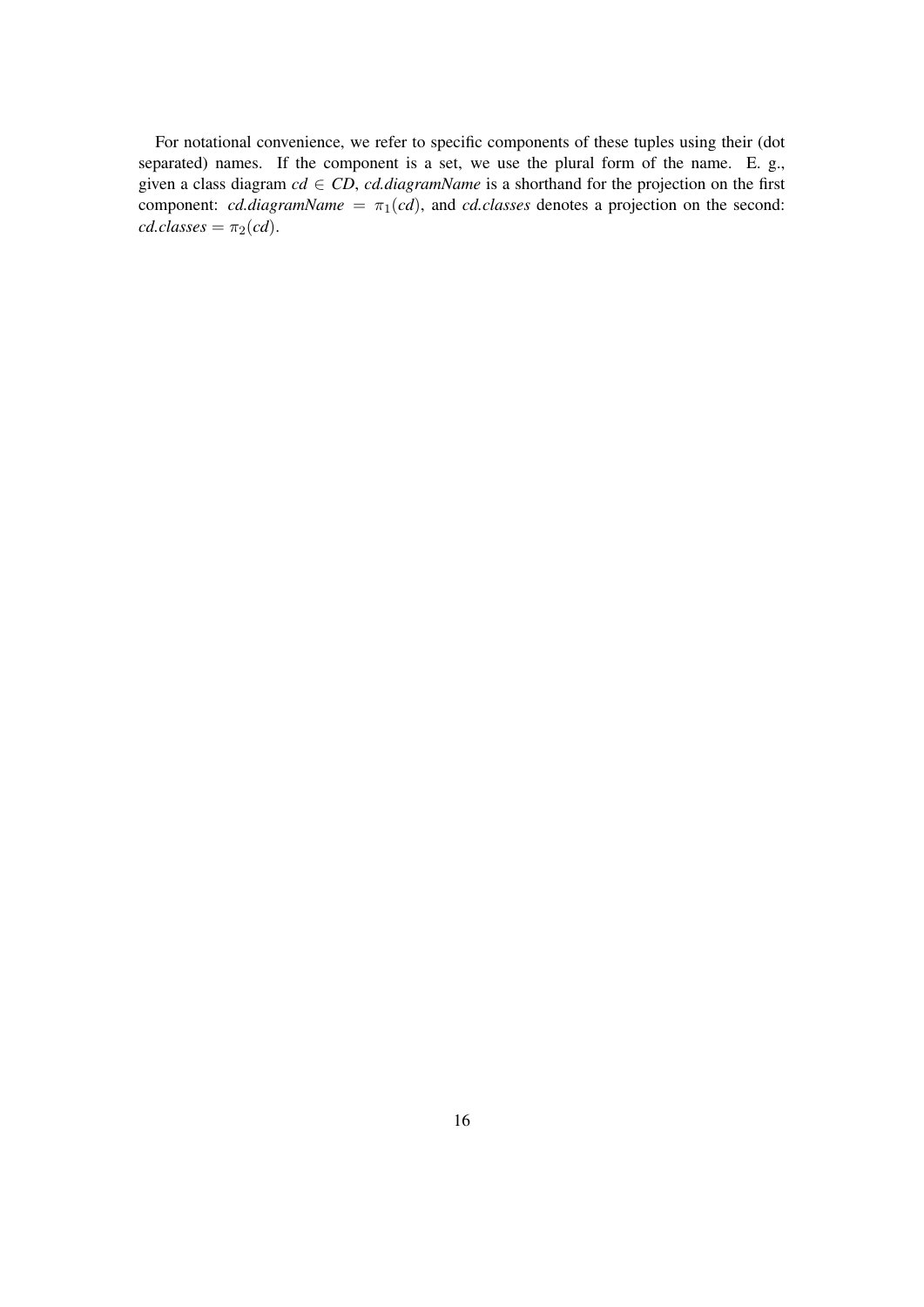# **5 Context Conditions for UML/P Class Diagrams**

Not every diagram that is represented ny the above defined abstract syntax is meaningful. To be able to define a meaning, a diagram must be well-defined. The well-definedness of a class diagram  $cd \in CD$  is defined through the following context conditions. We assume that the class diagram is complete in the sense that all context conditions can be checked by only using information in the diagram, so there is no need for, e.g., resolving imports from other diagrams. The list is not complete. The MontiCore implementation contains a complete coverage of context conditions for class diagrams.

- 1. Certain modifiers are only applicable to certain elements, namely:
	- a) for classes, abstract and final,
	- b) for associations, composition and derived,
	- c) for (left or right) association ends, addonly, frozen and ordered,
	- d) for constructors, public, private and protected,
	- e) for methods, public, private, protected, abstract and static,
	- f) for attributes, public, private, protected, static, final and derived.
- 2. Class and interface names are unique.

 $e_1, e_2 \in (cd.classes \cup cd.interfaces) \land e_1 \neq e_2 \implies e_1.name \neq e_2.name$ 

- 3. In the context of a class  $c \in cd$ , the following conditions apply.
	- a) Superclasses exist in the class diagram and are not final. n ∈ c.*superClassNames* =⇒ ∃d ∈ cd.*classes* : d.*name* = n ∧ final ∈/ d.*modifiers*
	- b) Interfaces exist in the class diagram. n ∈ c.*interfaceNames* =⇒ ∃i ∈ cd.*interfaces* : i.*name* = n
	- c) The constructor name and the class name coincide.  $k \in \text{c.constructors} \implies k.name = c.name$
	- d) Attributes have all different names.  $at_1, at_2 \in c \cdot *atrs* \wedge at_1 \neq at_2 \implies at_1 \cdot *name* \neq at_2 \cdot *name*$
	- e) There is at most one visibility modifier for attributes.
	- f) Methods  $m \in c$ *meths* declared in a class have to respect the following conditions:
		- i. There is at most one visibility modifier for methods.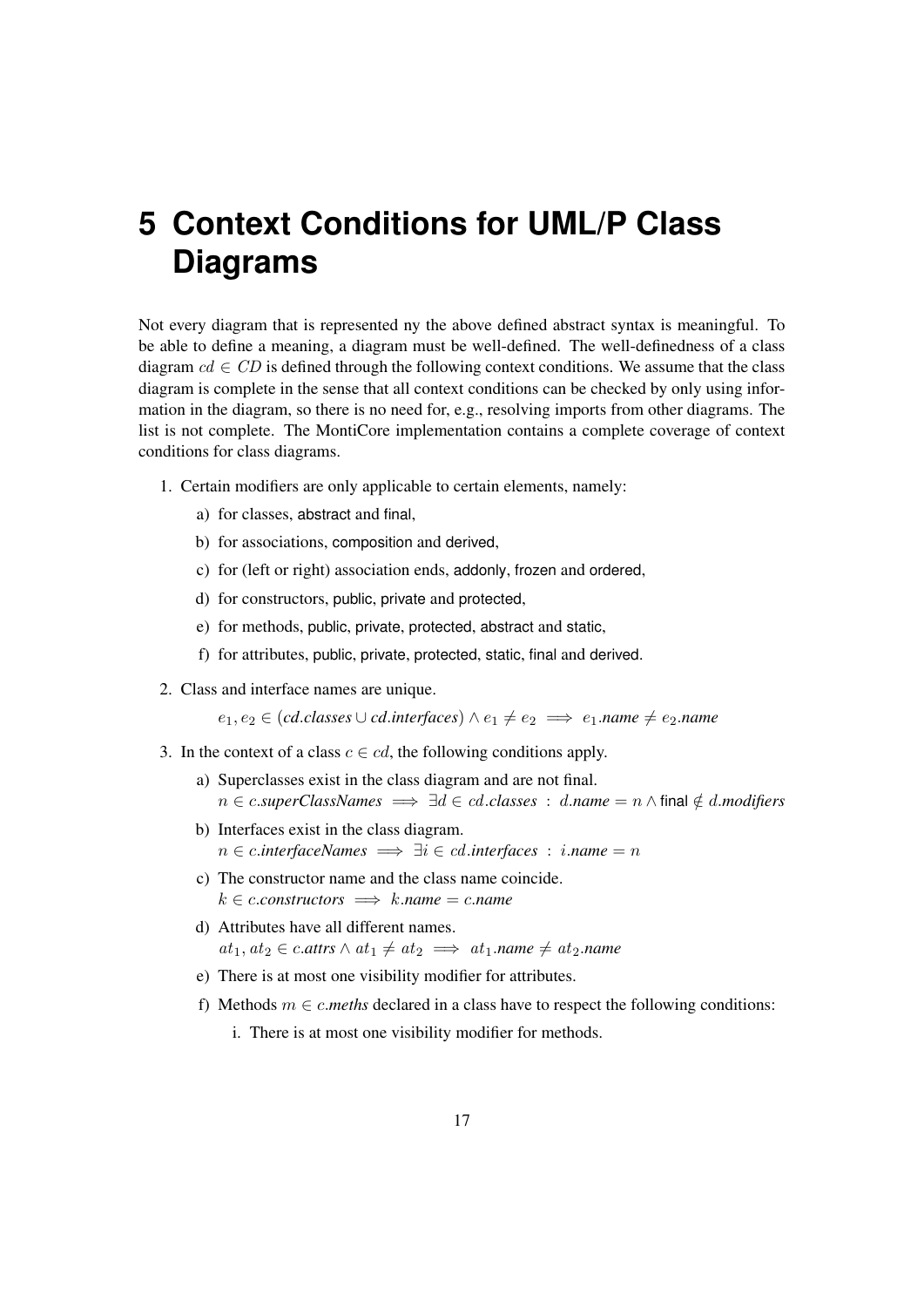- ii. Exceptions are declared classes.  $n \in m$ . exceptionNames  $\implies \exists e \in cd$ . classes : e. name  $=n$
- iii. Return types are declared as class or interface or are basic types.
- iv. Abstract methods are only allowed in abstract classes, and have no body. abstract  $\in$  *m.modifiers*  $\implies$  abstract  $\in$  *c.modifiers*  $\wedge$  *m.body* =  $\epsilon$
- v. Formal parameters are named differently, and their types are either of basic types or else declared in the diagram if of class or interface types.
- vi. Method signatures are unambiguous: for every method call, at most one method signature matches the list of actual paramenters.
- vii. Visibility restrictions have to be observed. This can only be checked statically (e.g., at compile time) and depends on the choice of implementation language for methods.
- g) Subclassing related conditions:
	- i. If the class is not abstract, the methods of an interface are implemented in the class.
	- ii. Method overriding rules, for instance:

 $m_1 \in c_1$ *.meths*  $\wedge m_2 \in c_2$ *.meths*  $\wedge m_1$ *.name* =  $m_2$ *.name*  $\wedge$ c1.*name* ∈ c2.*superClassNames* ∧  $types(m_1.formal~Params) = types(m_2.formal~Params)$  ∧ public  $\in m_1$ *.modifier*  $\implies$  private  $\notin$  m<sub>2</sub>.*modifier* 

4. The superclass or superinterface relationship is not circular.

 $R_1 = \{(c, d) \mid c \in cd.classes \land d.name \in c.superClassNames\}$  and  $(a, b) \in R_1^+ \implies a \neq b.$  $R_2 = \{(c, d) \mid c \in cd.\mathit{interfaces} \land d.\mathit{name} \in c.\mathit{superInterfaceNames}\}\$ and  $(a, b) \in R_2^+ \implies a \neq b.$ 

- 5. For associations  $a \in cd$ .*assocs*, the following context conditions apply.
	- a) An association connects declared classes.
	- b) Qualifiers that are attribute names correspond to attributes on the opposite class. For the left side,

a.*leftPart.qualifier* = atname  $\land$  a.rightPart.className = cname  $\implies$ ∃c ∈ cd : ∃at ∈ c.*attrs* : c.*className* = cname ∧ at.*attrName* = atname

- c) Analogously for the right side, a.*rightPart.qualifier* = atname  $\land$  a.*leftPart.className* = cname  $\implies$ ∃c ∈ cd : ∃at ∈ c.*attrs* : c.*className* = cname ∧ at.*attrName* = atname
- 6. If the association is of type composition then the composite (to the left) may not exceed cardinality 1.

composite  $\in$  a.modifiers  $\implies$  a.leftCard  $\subseteq$  {0..1, 1}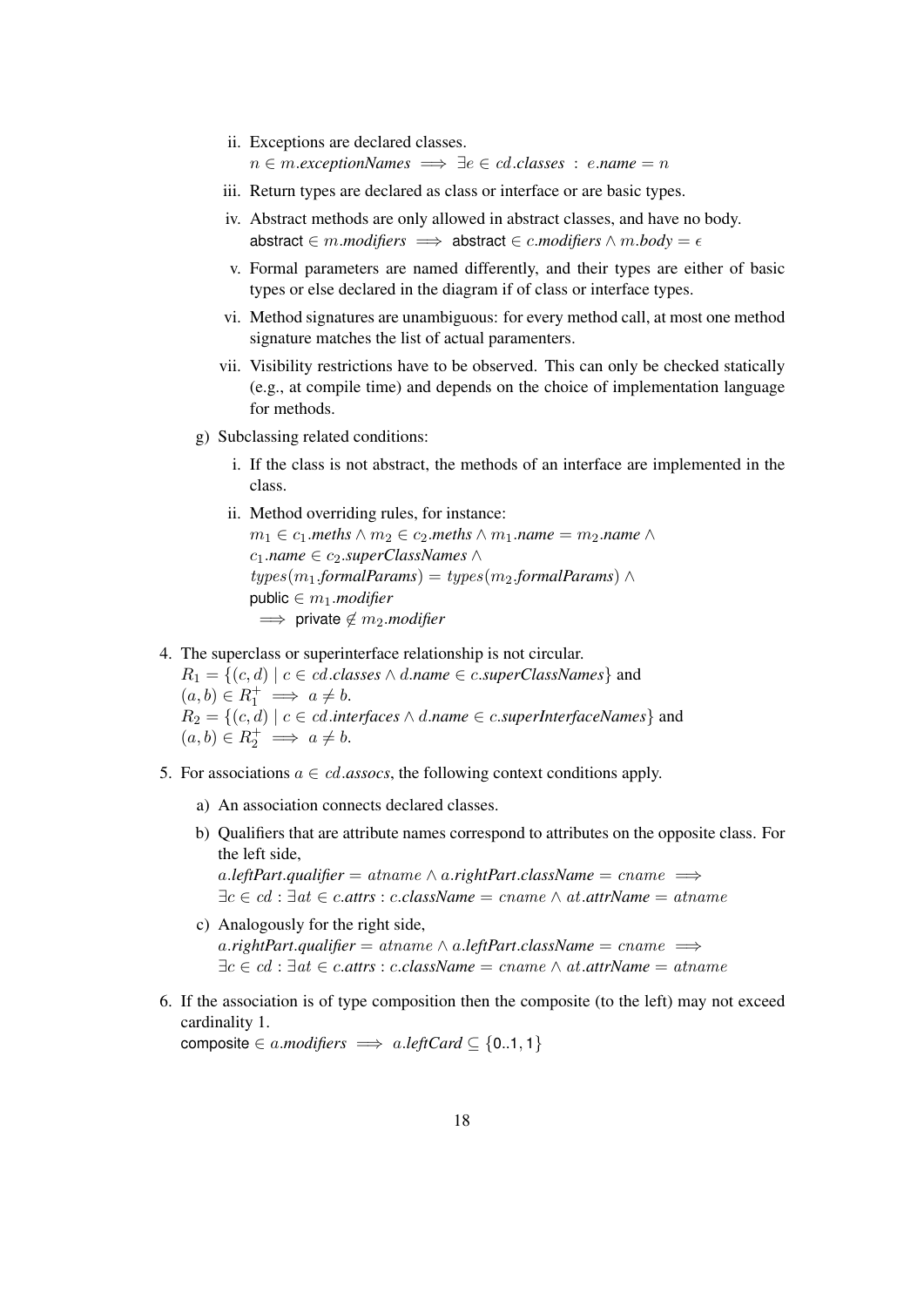- 7. For interfaces  $i \in cd$ .*interfaces*, we have the following conditions.
	- a) Superinterfaces are declared in the class diagram.
	- b) Attributes have all different names.  $at_1, at_2 \in i$ .attrs  $\wedge$   $at_1 \neq at_2 \implies at_1$ .name  $\neq at_2$ .name
	- c) Methods of interfaces have no body.  $m \in i$ *meths*  $\implies m \cdot body = \epsilon$
	- d) Method signatures are unambiguous (see condition 3(f)vi above).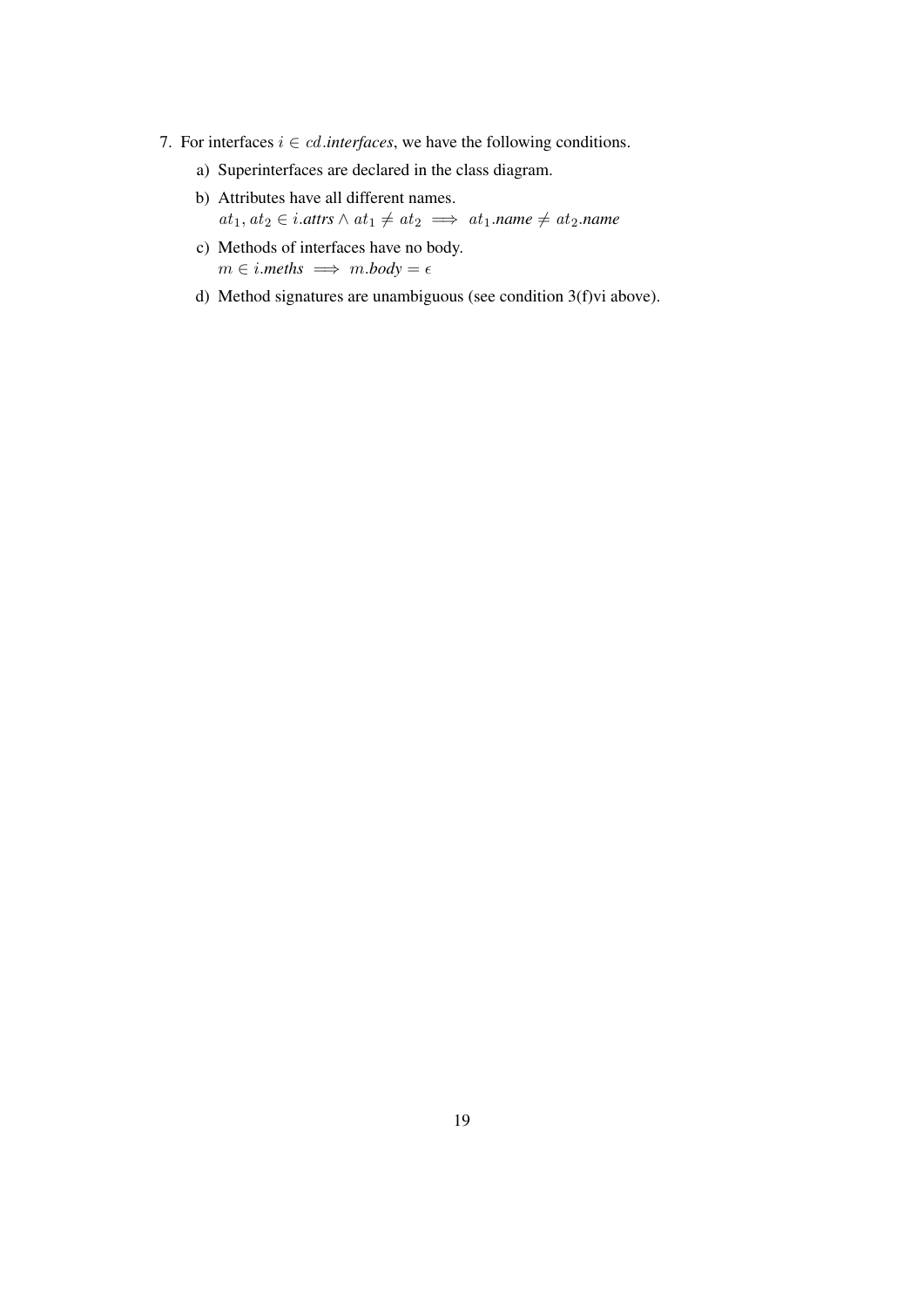## **6 Mapping of UML/P Class Diagrams**

A system model is said to be an implementation of a class diagram if a number of conditions hold. These conditions are divided into static and dynamic conditions. Static conditions, e.g., ensure that classes and associations declared in a class diagram can also be found in a system model. A static condition can be checked on any snapshot of a system and often much easier on the typing and structural aspects of each system. Dynamic conditions however describe behavioral aspects and therefore need to lock at system runs and object behavior. They are also needed to map syntactic concepts for which no direct semantic equivalent can be found in the system model (e.g., visibility). These are conditions that have to hold during runtime of a system model (e.g., private methods may never be called from outside the object. This is a dynamic condition that ensures that the system model respects private visibility).

Note that structural constructs that have an equivalent in the system model do normally not need dynamic conditions. The system model observes these conditions directly but could be adapted by instantiating semantic variation points. For example, given a method in the system model, the system model definitions guarantee correctness of calls regarding argument types etc. If, e.g., another notion of type safety is required for method calls, this can be formalized as a variation point with additional conditions on top of the system model definitions and need not be defined in the mapping.

#### **Preliminaries**

- 1. We assume a function  $trans_t$  that translates class diagram basic types and class / interface types to system model constructs:
	- $x \in BasicType \implies trans_t(x) \in \text{UTYPE}$ x ∈ (*Class* ∪ *Interface*)  $\implies$  trans<sub>t</sub> $(x) \in$  UCLASS  $\wedge$  $\forall a \in x$ .*attrs*:  $\exists (n,T) \in attrs(trans<sub>t</sub>(x)) : a.name = n \land trans<sub>t</sub>(a_type) = T$
- 2. We assume a function  $trans<sub>a</sub>$  that translates class diagram associations to system model associations:

 $a \in Assoc \implies trans_a(a) \in \text{UASSOC}$ cl .*className* = a.*leftPart*.*className* ∧ cr.*className* = a.*rightPart*.*className*  $\implies$   $(trans_t(c_l), trans_t(c_r)) = classesOf(trans_a(a))$ 

- 3. Finally, we assume a function  $trans<sub>m</sub>$  that translates class diagram methods to system model methods:  $m \in \text{Meth} \implies \text{trans}_m(m) \in \text{UMETH}$ transt(type(m.*formalParams*)) = type(parOf (transm(m)))
- 4. For a given system model sys, the reachable states are denoted as *reachableStates*(sys).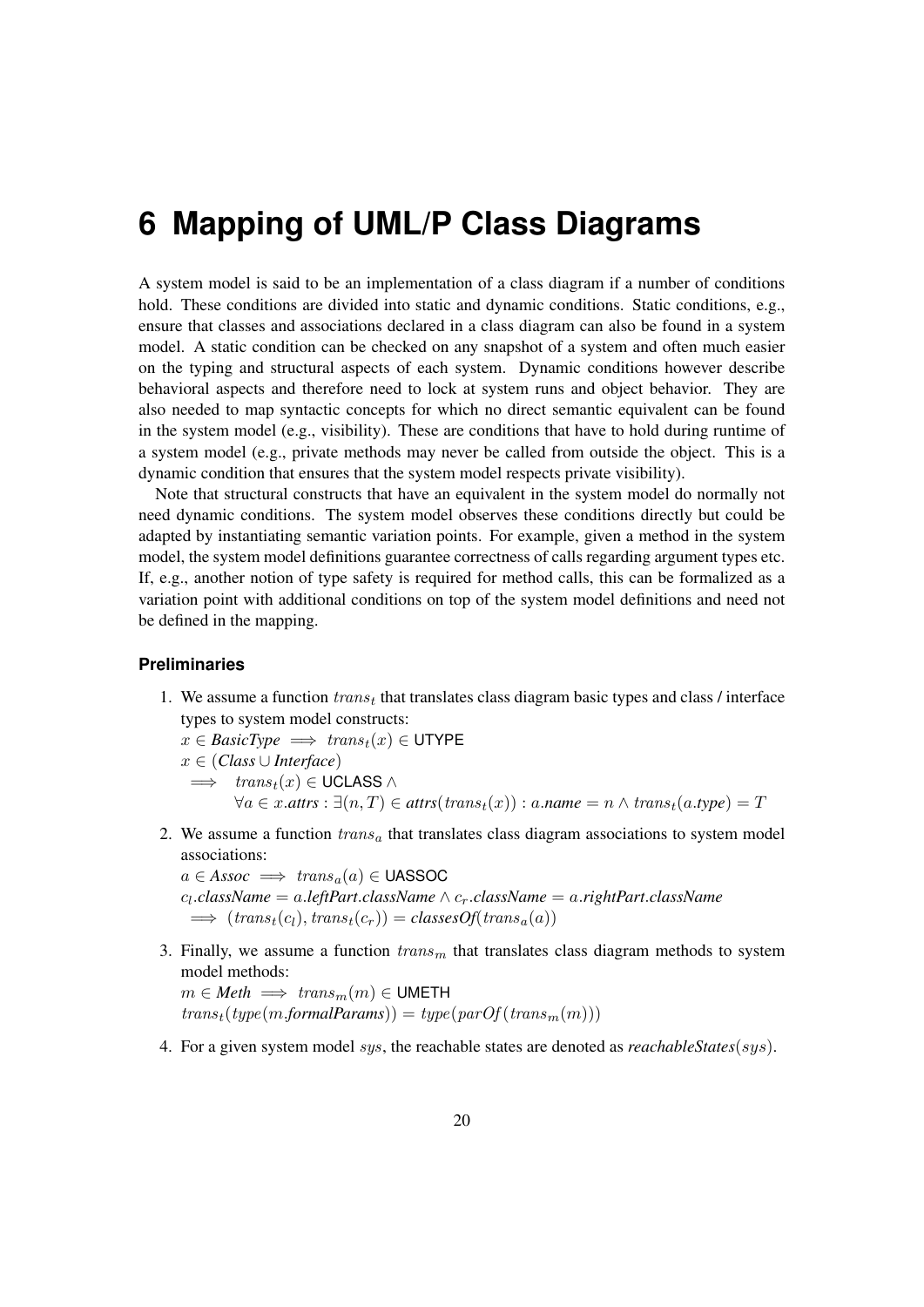5. With the import of a language to state conditions comes a relation as follows:  $C(cond, s)$ holds if the condition *cond*  $\in$  *Cond* can be evaluated to true under the system model state  $s \in$  USTATE.

#### **Mapping**

Let  $cd \in CD$ , let sys be a system model. sys is said to be a valid interpretation of cd if certain static and dynamic conditions hold. The static conditions are as follows.

- 1.  $c \in cd.classes \implies$ 
	- a) Each class exists in the system model.  $trans<sub>t</sub>(c) \in \text{UCLASS}_{sus}$
	- b) Superclasses and interfaces in the diagram are superclasses in the system model. ∀d ∈ cd.*classes* : d.*name* ∈ c.*superClassNames* ∨ d.*name* ∈ c.*interfaceNames*  $\implies trans_t(d) \in \text{UCLASS}_{sys} \land (trans(c), trans(d)) \in \text{sub}_{sys}$
	- c) For final classes in the diagram there are no subclasses in the system model. final ∈ c.modifiers  $\implies \nexists d \in \text{UCLASS}_{sys} : (d, trans(c)) \in \text{sub}_{sus}$
	- d)  $m \in c$ .*meths*  $\implies$ 
		- i. For each method in the diagram there is a method in the system model.  $trans<sub>m</sub>(m) \in \text{UMETH}_{sus}$
		- ii. The method belongs to the correct class.  $classOf(trains_m(m)) = trans<sub>t</sub>(c)$
	- e) Object creation is simulated by *tsts*(UOID<sub>sus</sub>).∆ if first a new *oid* is added to the data store, then the constructor is executed (or simulated) as a method of the new *oid*, and finally this *oid* is returned to the object that called the constructor.

#### 2.  $i \in cd$ .*interfaces*  $\implies$

- a) Each interfaces exists as a class in the system model.  $trans<sub>t</sub>(i) \in \text{UCLASS}_{sys}$
- b) Interface methods in the diagram correspond to operations in the system model that belong to the class  $trans<sub>t</sub>(i)$  which is the translation of the interface i, but for which no method implementation exists that belongs to that class.

 $\forall m \in i$ *meths* :  $trans_m(m) \in \text{UMETH}_{sys}$ 

- $\implies$  (classOf( $trans_m(m)$ ),  $trans_t(i)$ )  $\in$  sub $^{+}_{sys}$  $\wedge$  classOf(trans<sub>m</sub> $(m)) \neq trans_t(i)$
- c) Superinterfaces in the diagram are superclasses in the system model. ∀d ∈ cd.*interfaces* : d.*name* ∈ i.*superInterfaceNames* =⇒  $trans<sub>t</sub>(d) \in \text{UCLASS}_{sys} \land (trans(i), trans(d)) \in \text{sub}_{sys}$
- 3.  $a \in cd$ *assocs*  $\implies$

Each association in the diagram is an association in the system model.  $trans_a(a) \in UASSOC$ <sub>sus</sub>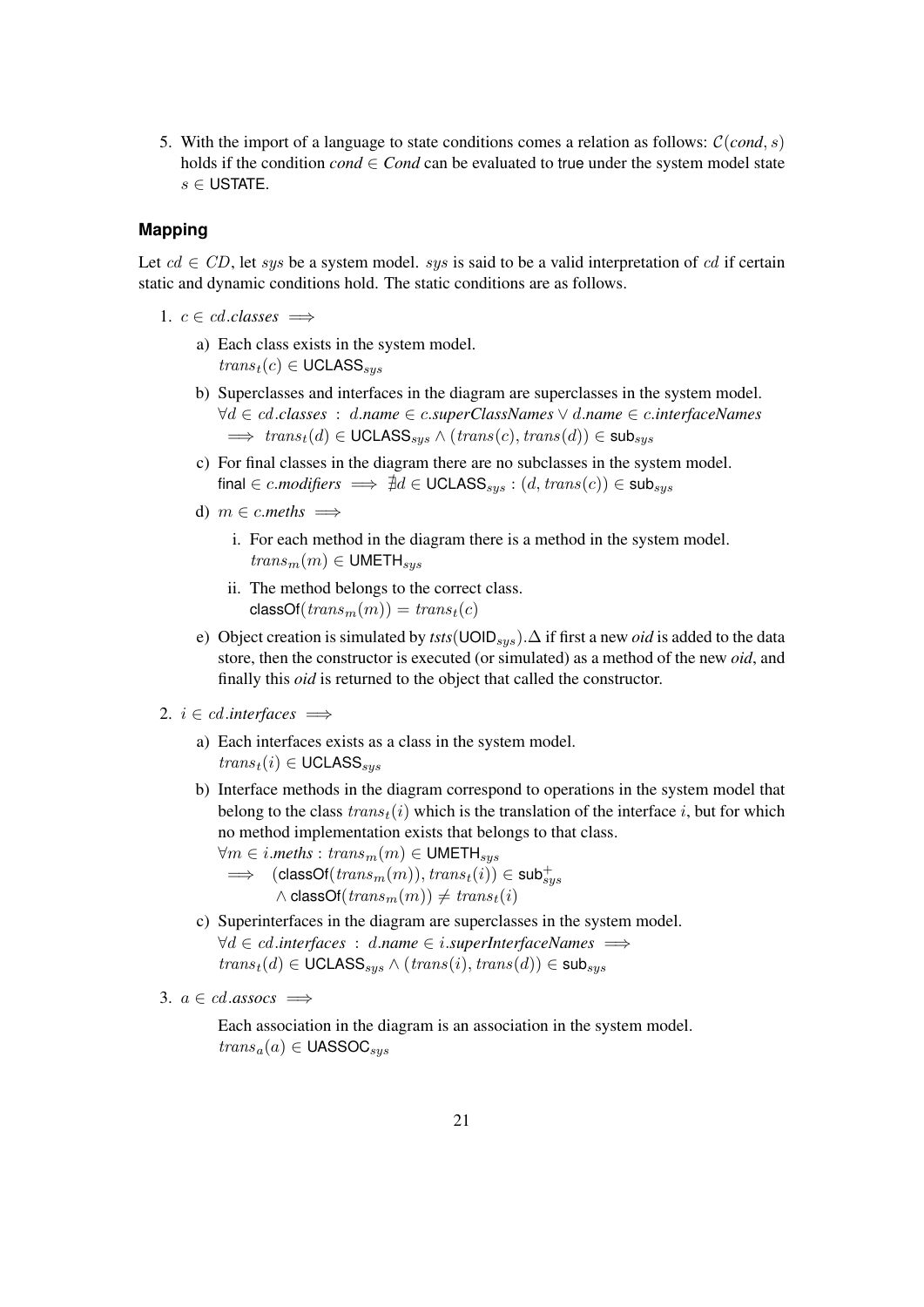The dynamic conditions are as follows.

4. 
$$
c \in cd.classes \implies
$$

- a) There are no instances of abstract classes. abstract ∈ *c.modifiers*  $\implies$  $\forall (ds, cs, es) \in reachableStates(sys) : \nexists \text{oid} \in \text{oids}(ds) : \text{classOf}(\text{oid}) = \text{trans}_t(c)$
- b)  $a \in c$ *attrs*  $\implies$ 
	- i. Values of final attributes do not change. final  $\in$  *a.modifiers*  $\implies$  $\forall (ds, cs, es), (ds', cs', es') \in reachableStates(sys)$ :  $\forall oid \in oids(ds) \cap oids(ds')$ :  $classOf(oid) = trans<sub>t</sub>(c) \implies ds(oid.a.name) = ds'(oid.a.name)$
	- ii. Static attributes have the same value for every instance of the class. static ∈ a.modifiers  $\implies$   $\forall$ (ds, cs, es) ∈ reachableStates(sys):  $\forall \textit{oid}, \textit{oid}' \in \textit{oids}(ds) : \textsf{classOf}(\textit{oid}) = \textsf{classOf}(\textit{oid}') = \textit{trans}_t(c)$  $\implies$  ds(oid.a.name) = ds(oid'.a.name)
- c)  $m \in c$ *meths*  $\implies$ 
	- i. Private methods are only called by objects of the same class. private  $\in$  *m.modifiers*  $\implies$  $\forall (ds, cs, es) \in reachableStates(sys) : \forall oid \in ds(oid), \forall msg \in UNESCO$ : (ReceiveEvent $(msg) \in es(oid) \land$  $m.name =$  opnOf( $msq)$ )  $classOf(oid) = trans<sub>t</sub>(c)$  $\implies$  classOf(sender( $msg$ )) =  $trans<sub>t</sub>(c)$
	- ii. Protected methods are only called by objects of the same class or of subclasses of that class.

protected ∈ m.*modifiers*  $\implies$  $\forall (ds, cs, es) \in reachableStates(sys): \forall oid \in ds(oid), \forall msg \in UMESSAGE:$ (ReceiveEvent $(msq) \in \text{es}(\text{oid}) \land$  $m.name =$  opnOf( $msg) \wedge$  $classOf(oid) = trans<sub>t</sub>(c)$  $\implies$  (classOf(sender $(msg)), trans_t(c)) \in \mathsf{sub}_{sys}^+$ 

- iii. If a system run of  $sys$  simulates a method body (including exceptions), then  $sys$ is a model of the mehod. The notion of method simulation is similar to that for statecharts (see [8]).
- iv. Static methods can be simulated by adding a references from every object in the system model to an object of the class defining the static method.<sup>1</sup>

5.  $i \in cd$ .*interfaces*  $\implies$ 

<sup>&</sup>lt;sup>1</sup>This matter is subject of future work.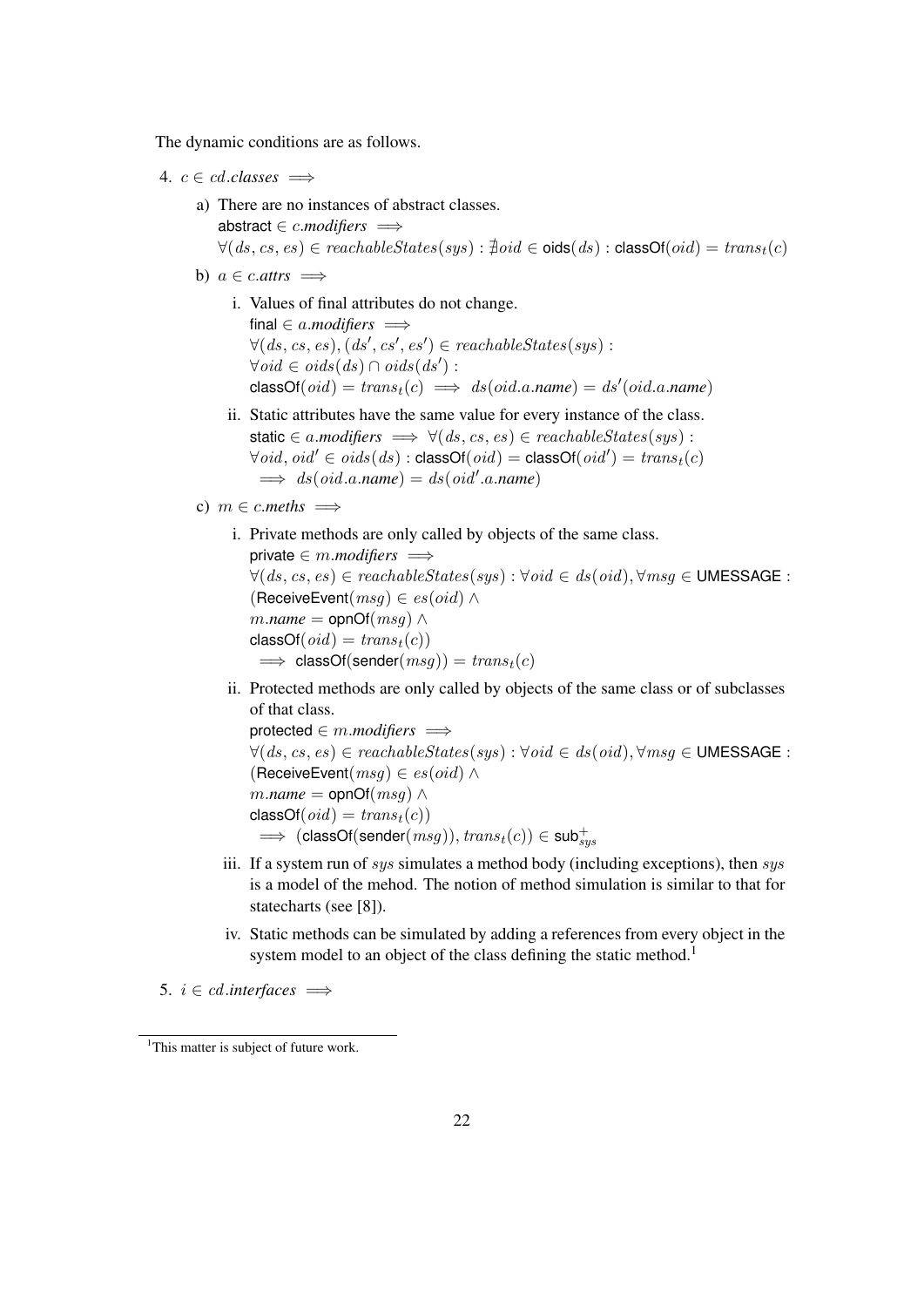There are no instances of interfaces.

 $\forall (ds, cs, es) \in reachableStates(sys)$ :  $\overline{\phi}$ *oid*  $\in$  oids $(ds)$  : classOf $(oid) = trans_t(i)$ 

6.  $c \in cd_{.}$ *invs*  $\implies$ 

Class diagram invariants hold.

 $\forall ((s, m), cs, es) \in reachableStates(sys) : C(c, (inactive((s, m), cs, es)))$ where  $\text{inactive}((s, m), \text{cs}, \text{es})$  is the state  $((s, m), \text{cs}, \text{es})$  exluding the active objects. More precisely, the set of inactive objects is defined by

 $s_i = \{oid \in \text{UOLD}_{sys} \mid cs(oid)(t) = empty \ \forall t \in \text{UTHREAD}_{sys}\}\$ and thus  $\mathit{inactive}((s, m), cs, es) = ((s_i, m), cs, es).$ 

- 7.  $a \in cd$ .*assocs* ∧ *a.leftPart.card* = m1.m2 ∧ *a.rightPart.card* = n1.n2
	- a) Multiplicity constraints are observed.

a.*leftPart.qualifier* =  $\epsilon$   $\implies$  $\forall (ds, cs, es) \in reachableStates(sus)$ :  $(\forall l : \text{classOf}(l) = \text{trans}_t(c) \land \text{c.className} = \text{a.leftPart.className}$  $\implies$  n1  $\leq \#\{(x, y) \in \text{relOf}(trans_a(a))(ds) \mid x = l\} \leq n2)$ ∧  $(\forall r : \text{classOf}(r) = \text{trans}_{t}(d) \land d.className = a.\text{rightPart.className}$  $\implies$  m1  $\leq \#\{(x, y) \in \text{relOf}(trans_a(a))(ds) \mid y = r\} \leq m2)$ 

- b) Qualifiers given by a type also observe the multiplicity constraints.  $t = trans<sub>t</sub>(a.leftPart. *qualifier*) \in \text{UTYPE}_{sus} \implies$  $\forall (ds, cs, es) \in reachableStates(sys) : \forall q \in CAR(t) :$  $n1 \leq \#\{(x, y, v) \in \text{relOf}(trans_a(a))(ds) \mid v = q\} \leq n2$ (And similarly for a qualifier on the right end of the association.)
- c) The same for qualifiers given by an attribute name.  $a$ *.leftPart.qualifier* =  $atname \implies$  $\forall (ds, cs, es) \in reachableStates(sys) : \forall r \in \text{UOD}_{sys}$ :  $classOf(r) = trans<sub>t</sub>(c) \wedge c.className = a.rightPart.className \wedge$  $R = \{(x, y) \in \text{relOf}(trans_a(a))(ds) \mid val(ds, y, at name) = val(ds, r, at name)\}$  $\implies$  n1  $\leq \#R \leq$  n2 (And similarly for a qualifier on the right end of the association.)
- d) addonly association ends can only be increased. addonly ∈ a.*leftPart*.*modifier* ∨ addonly ∈ a.*rightPart*.*modifier* =⇒  $\forall (ds, cs, es) \in reachableStates(sys)$ :
	- $((ds', cs', es'), out) \in \Delta((ds, cs, es), inp) \wedge (x, y) \in \text{relOf}(trans_a(a))(ds)$  $\implies$   $(x, y) \in \text{relOf}(trans_a(a))(ds')$
- e) frozen association ends cannot be modified. frozen ∈ a.*leftPart*.*modifier* =⇒  $\forall (ds, cs, es) \in reachableStates(sys)$ :  $((ds', cs', es'), out) \in \Delta((ds, cs, es), inp)$  $\implies \pi_1(\text{relOf}(trans_a(a))(ds)) = \pi_1(\text{relOf}(trans_a(a))(ds'))$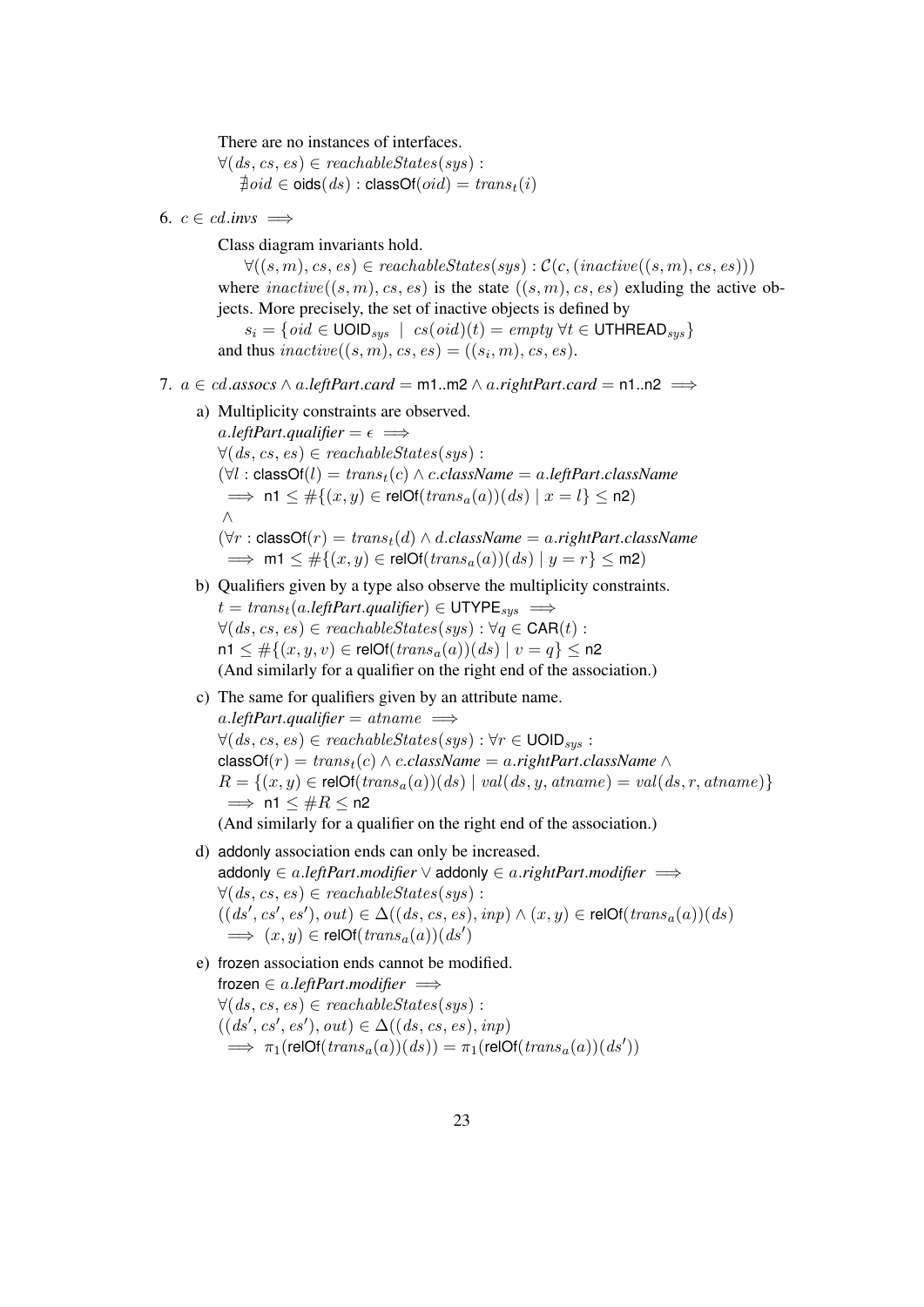(where  $\pi_1$  is the projection on the first component). (And similarly for a frozen right end of the association.)

f) Composition implies that the existence of the parts depends on the existence of the whole.

composition ∈ a.*rightPart*.*modifier* =⇒  $\forall (ds, cs, es) \in reachableStates(sys) : \forall r \in oids(ds) :$  $classOf(r) = trans<sub>t</sub>(c) \land c.className = a.rightPart.className \implies$  $\exists l \in \textit{oids}(ds) : \textsf{classOf}(r) = \textit{trans}_t(c') \land c'.\textit{className} = \textit{a}.\textit{leftPart}.\textit{className}$  $\wedge$   $(l, r) \in \text{relof}(trans_a(a))(ds)$ (And similarly for a composition modifier on the right end of the association.)

g) In case an association end is ordered, the above conditions on the realisation of the association have to be reformulated accordingly: relOf( $trans<sub>a</sub>(a)$ )(ds) contains pairs of one oid and a list of oids (instead of pairs of oids).

A more detailed discussion of system model variation points that are primarily relevant for class diagrams (such as type system, type safety, sublcassing, associations) is subject of future work.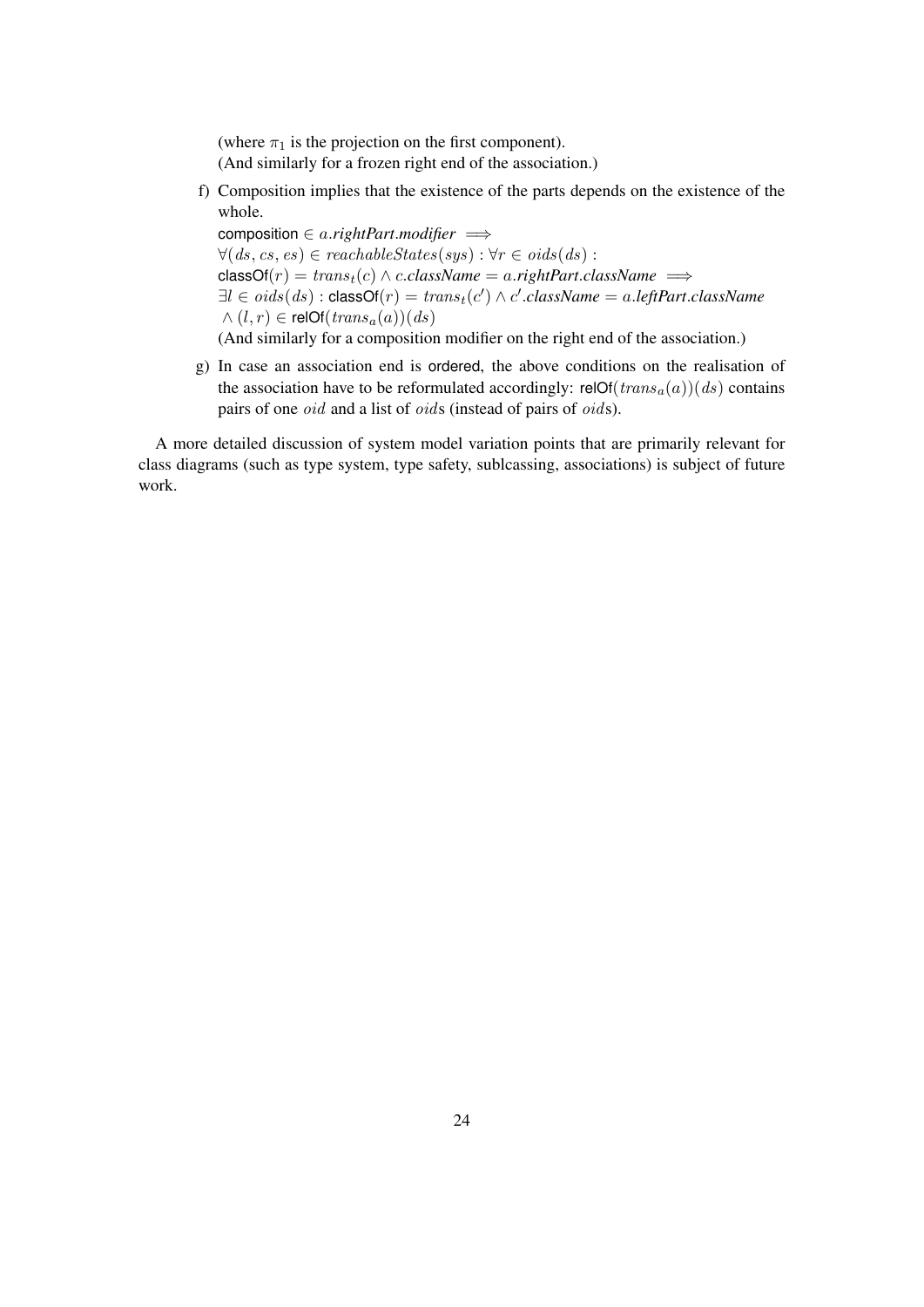## **7 Related Work**

There is a series of works that explore the semantics of class diagrams. The approach most closely related to the above one is [37, 38]. This work presents a denotational semantics of UML class diagrams based on transformation systems. Transformation systems extend labeled transition systems, and have much in common with our system model. To the best of our knowledge, this approach unfortunately was discontinued.

In [12, 2, 27], the expressiveness and the connected semantic complicatedness of associations are handled. The semantics of conceptual class diagrams is treated in [36], while [3] defines a semantics for refinement of associations. [33, 7, 25, 15] study the satisfiability of class diagrams with respect to the cardinality of association ends; therein, the semantics of a class diagram is understood as a set of inequations. Class diagrams are given semantics in [14] with focus on their efficient usability for configuration management.

Other approaches treat class diagrams in combination with other UML sublanguages. Tools for validation of (generated) object diagrams with respect to class diagrams with OCL constraints are presented in [16, 9]. Similarly, [26] translates class diagrams and OCL constraints into Alloy [21] with the purpose of constraint checking. In [11, 10] metamodels (UML profiles) are equipped with an operational semantics that supports semantic variation points via template parameters. For class diagrams together with statecharts, [34] particularly concentrates on refinement of associations, [13] defines an operational semantics that is compositional and also considers activity groups, [20] analyzes time as well plus verification techniques based on the Prototype Verification System (PVS). An integrated semantics for class, object and state diagrams is given in [24]; the proposal defines system evolution and is based on a graph transformations, which can be described as rewriting systems for graphs, i.e., works on the syntax of the different diagrams. A simple semantics for class and sequence diagrams based on rules reflecting properties of object-oriented programs is presented in [39], in such a way that properties proved for diagrams guarantee the executability of the model.

In general, other proposals do not support semantic variation points and/or compositionality. These two properties are a sine qua non for our purposes. The semantics for the UML has to permit different instantiations according to the particular needs of the domain of application, on the one hand. On the other, compositionality ensures that the semantics of a whole UML model, consisting of a landscape which includes views on the system-to-be expressed in different UML sublanguages, can be composed when e.g. extended, and combined when put together.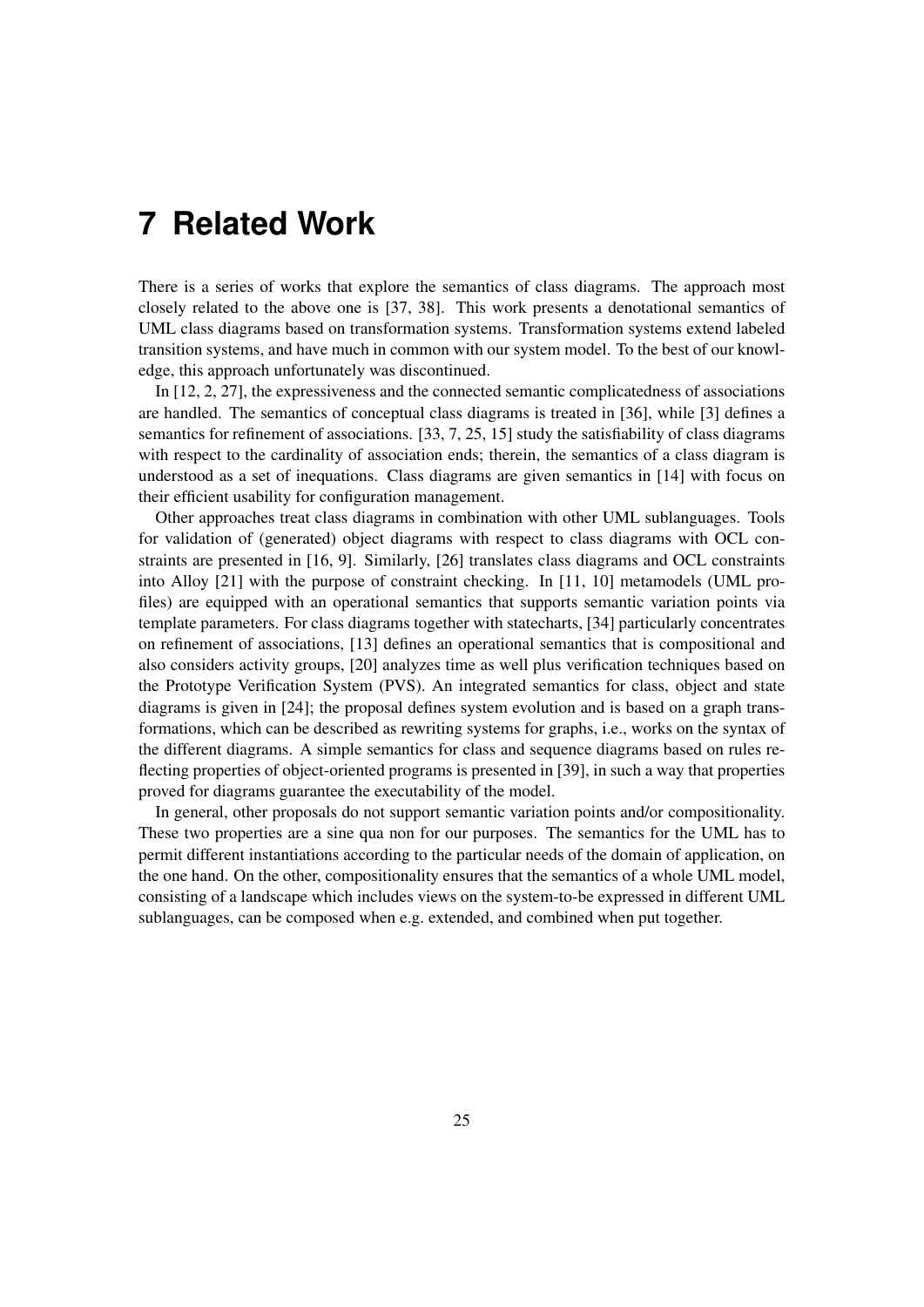## **8 Evaluation and Conclusion**

Class diagrams describe the structure or (parts of) the architecture of a system; almost any other description of the system can be based on the resulting models. That is, class diagrams are on the one hand the basic notation, and on the other need to express a wide range of aspects.

The UML 2 standard is designed to satisfy many requirements that stem from different stakeholders and application domains, and therefore necessarily is overloaded. Many of its constituent elements do not seem, in the first instance, absolutely necessary; at least not in their present form. For our purposes, thus, we resorted to UML/P [32]. UML/P is the result of a number of projects on the foundations and the applications of software engineering; details can be learned from [31, 32].

As detailed in Chapter 2, the three actors in a definition of semantics are a syntax, a semantic domain, and the relationship between them. For class diagrams one of these three actors, namely the syntax, is the one of UML/P for classes. Its formalization is done in MontiCore (see [23, 35]) and presented in Chapter 3. The semantic domain is the theory of system models, described in [4, 5, 6]. The third actor is the aim of the present work, and was presented in Chapter 6.

The structured nature of MontiCore permits the use of multiple grammars instead of a single one. Not only reuse is supported, also overriding is allowed, and moreover incomplete definitions in which the "holes" can be filled at configuration time, allowing the embedding of different languages. MontiCore grammars, therefore, can be instantiated according to different needs. In this way, semantic variation points that have an impact on the syntax can be easily dealt with. MontiCore handles context-free grammars as well as additional context conditions by means of the framework functionality.

A further advantage of MontiCore is that its grammars can be used to feed automatic tools. We plan an implementation of a UML model verification tool in Isabelle [28]. This is a major endeavor that also demands, among other things, to code the theory of system models in Isabelle.

With the objective of mapping class diagrams to system models, however, the use of a machine readable grammar is somewhat cumbersome. This is because the semantic mapping we define is not an algorithm but a number of conditions a system model has to observe in order to be declared a valid implementation of the given class diagram. Because of this reason, an equivalent form of grammar is defined in Chapter 4 based on set theory that is mathematically precise and better suited for our goal. These definitions are likewise accompanied by a number of context conditions as presented in Chapter 5.

The core contribution, detailed in Chapter 6, left some characteristics of UML/P unhandled. There are a couple of details in our definition that need further treatment, and were indicated at the corresponding places in the sections above. For some of those, like navigability, we sustain that they are matters to be checked statically (i.e., at compile time) and thus not a topic to be treated here. For some others, for instance generic types and static methods, we have an idea about their realization in the system model; they being untreated, however, does not diminish the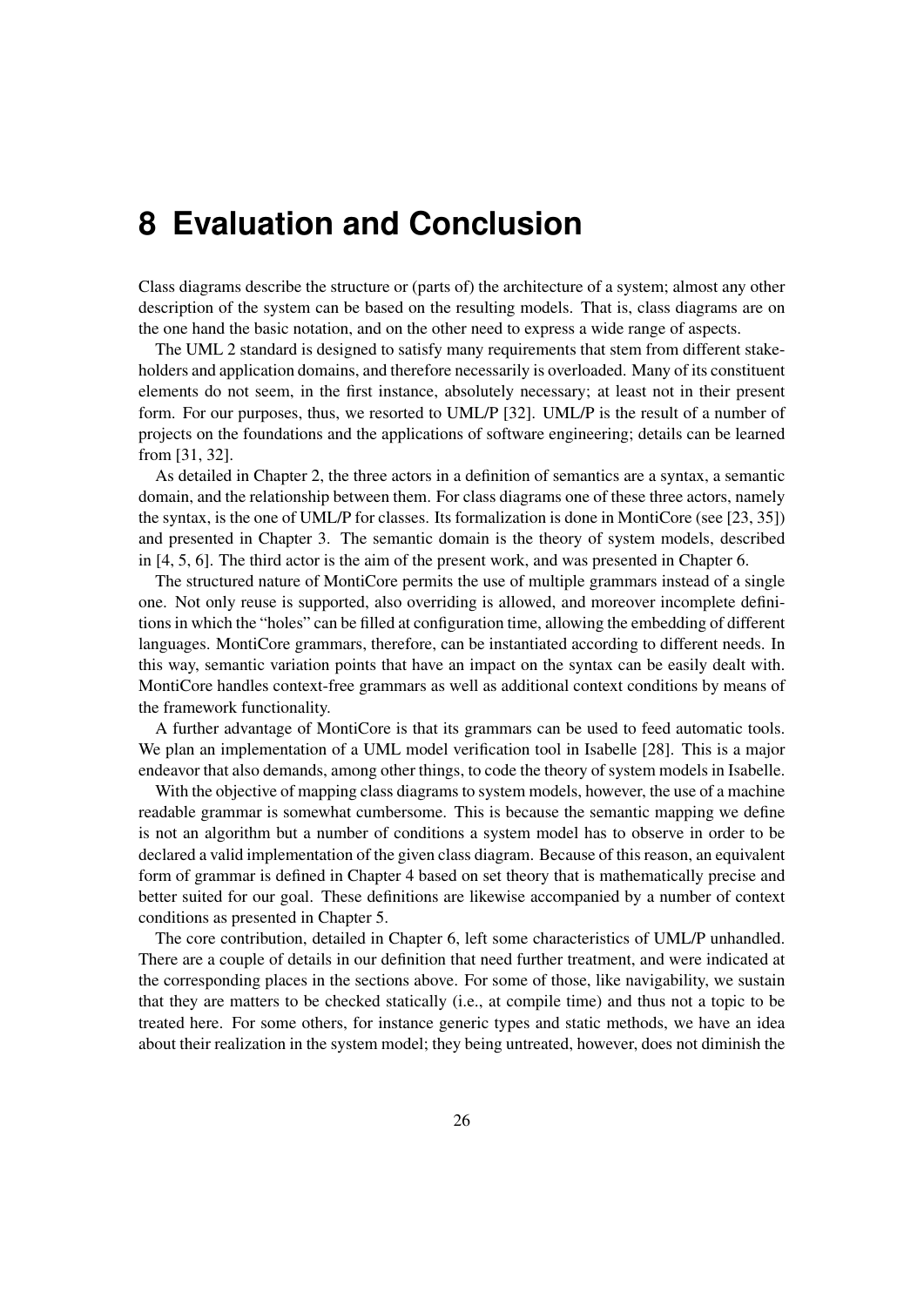value of this contribution. Finally, the question of a system model implementation that do not mirror one to one the names of classes and associations present in the class diagram, outstrips the purposes of the present work.

Indeed, the mapping from class diagrams to system models resulted in an effort beyond our initial expectations. This was mainly due to the fact that class diagrams that seem to constitute only a relatively small number of concepts, form a quite large language in the end. Nevertheless, the system model proved to be adequate for our purposes. While the system model seems not free of intricacy, true is that an all-embracing language with the complexity that characterizes UML, demands a semantic domain up to it. The insights gained thanks to the effort of giving semantics to class diagrams –among others– by means of the system model, too, motivated a number of suggestions for the improvement of the system model. These will be incorporated in a new version of the system model, to be brought out in the near future.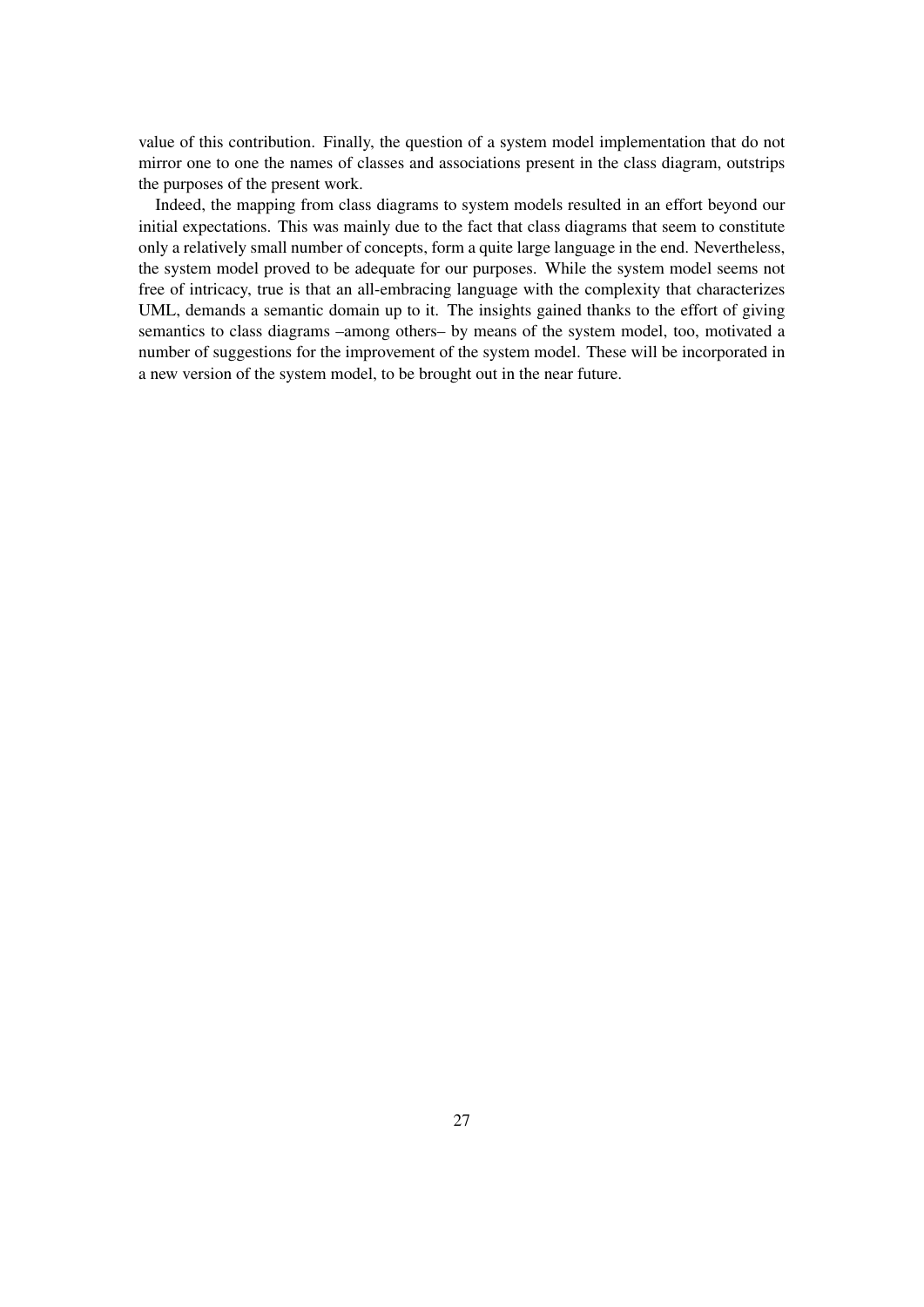## **Bibliography**

- [1] David H. Akehurst, Régis Vogel, and Richard F. Paige, editors. *Model Driven Architecture-Foundations and Applications, Third European Conference, ECMDA-FA 2007, Haifa, Israel, June 11-15, 2007, Proccedings*, volume 4530 of *Lecture Notes in Computer Science*. Springer, 2007.
- [2] Carsten Amelunxen and Andy Schürr. Vervollständigung des Constraint-basierten Assoziationskonzeptes von UML 2.0. In Heinrich C. Mayr and Ruth Breu, editors, *Modellierung*, volume 82 of *LNI*, pages 163–172. GI, 2006.
- [3] Rafael Magalhães Borges and Alexandre Cabral Mota. Integrating UML and Formal Methods. *Electr. Notes Theor. Comput. Sci.*, 184:97–112, 2007.
- [4] Manfred Broy, María Victoria Cengarle, and Bernhard Rumpe. Semantics of UML Towards a System Model for UML: The Structural Data Model. Technical Report TUM-I0612, Institut für Informatik, Technische Universität München, June 2006.
- [5] Manfred Broy, María Victoria Cengarle, and Bernhard Rumpe. Semantics of UML Towards a System Model for UML: The Control Model. Technical Report TUM-I0710, Institut für Informatik, Technische Universität München, February 2007.
- [6] Manfred Broy, María Victoria Cengarle, and Bernhard Rumpe. Semantics of UML Towards a System Model for UML: The State Machine Model. Technical Report TUM-I0711, Institut für Informatik, Technische Universität München, February 2007.
- [7] Marco Cadoli, Diego Calvanese, Giuseppe De Giacomo, and Toni Mancini. Finite Model Reasoning on UML Class Diagrams Via Constraint Programming. In Roberto Basili and Maria Teresa Pazienza, editors, *AI\*IA*, volume 4733 of *Lecture Notes in Computer Science*, pages 36–47. Springer, 2007.
- [8] María Victoria Cengarle, Hans Grönniger, and Bernhard Rumpe. System Model Semantics of Statecharts. Technical Report 2008-04, Carl-Friedrich-Gauß-Fakultät, Technische Universität Braunschweig, 2008.
- [9] Manuel Clavel and Marina Egea. ITP/OCL: A Rewriting-Based Validation Tool for UML+OCL Static Class Diagrams. In Michael Johnson and Varmo Vene, editors, *AMAST*, volume 4019 of *Lecture Notes in Computer Science*, pages 368–373. Springer, 2006.
- [10] Arnaud Cuccuru, Chokri Mraidha, François Terrier, and Sébastien Gérard. Enhancing UML Extensions with Operational Semantics. In Gregor Engels, Bill Opdyke, Douglas C. Schmidt, and Frank Weil, editors, *MoDELS*, volume 4735 of *Lecture Notes in Computer Science*, pages 271–285. Springer, 2007.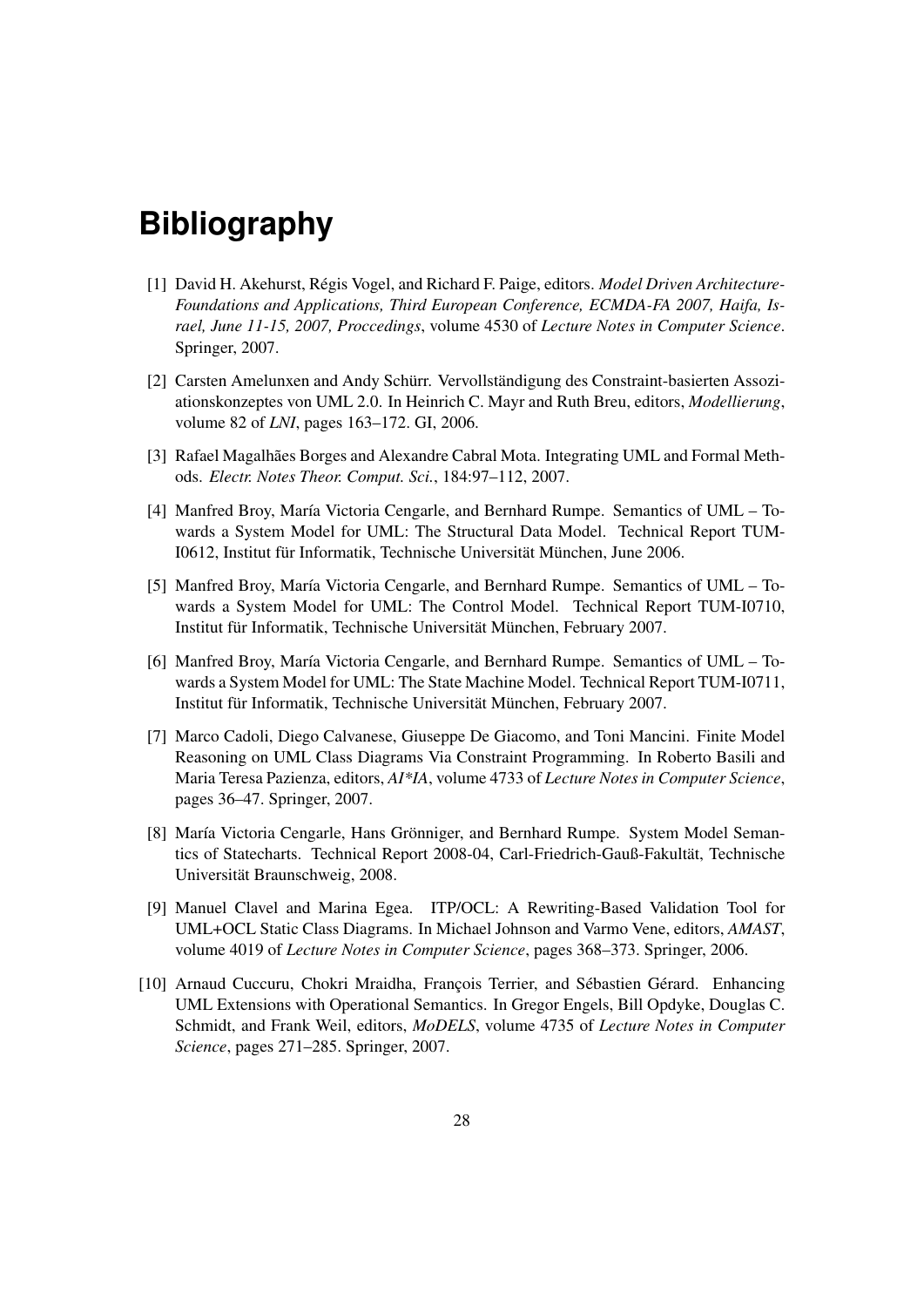- [11] Arnaud Cuccuru, Chokri Mraidha, François Terrier, and Sébastien Gérard. Templatable Metamodels for Semantic Variation Points. In Akehurst et al. [1], pages 68–82.
- [12] Zinovy Diskin and Jürgen Dingel. Mappings, Maps and Tables: Towards Formal Semantics for Associations in UML2. In Oscar Nierstrasz, Jon Whittle, David Harel, and Gianna Reggio, editors, *MoDELS*, volume 4199 of *Lecture Notes in Computer Science*, pages 230–244. Springer, 2006.
- [13] Harald Fecher, Marcel Kyas, Willem P. de Roever, and Frank S. de Boer. Compositional Operational Semantics of a UML-Kernel-Model Language. *Electr. Notes Theor. Comput. Sci.*, 156(1):79–96, 2006.
- [14] Ingo Feinerer. *A Formal Treatment of UML Class Diagrams as an Efficient Method for Configuration Management*. PhD thesis, Theory and Logic Group, Institute of Computer Languages, Vienna University of Technology, March 2007.
- [15] Ingo Feinerer and Gernot Salzer. Consistency and Minimality of UML Class Specifications with Multiplicities and Uniqueness Constraints. In *TASE*, pages 411–420. IEEE Computer Society, 2007.
- [16] Martin Gogolla, Fabian Büttner, and Mark Richters. USE: A UML-based specification environment for validating UML and OCL. *Sci. Comput. Program.*, 69(1-3):27–34, 2007.
- [17] Hans Grönniger, Holger Krahn, Bernhard Rumpe, Martin Schindler, and Steven Völkel. Textbased Modeling. In *4th International Workshop on Software Language Engineering*, 2007.
- [18] D. Harel and B. Rumpe. Meaningful Modeling: What's the Semantics of "'Semantics'"? *IEEE Computer*, 37(10):64–72, 2004.
- [19] Christoph Herrmann, Holger Krahn, Bernhard Rumpe, Martin Schindler, and Steven Völkel. An Algebraic View on the Semantics of Model Composition. In D. H. Akehurst, R. Vogel, and R. F. Paige, editors, *Model Driven Architecture - Foundations and Applications (ECMDA-FA)*, volume 4530 of *LNCS*, pages 99–113, Haifa, Israel, June 2007. Springer.
- [20] Jozef Hooman and Mark van der Zwaag. A semantics of communicating reactive objects with timing. *Int. Journal on Software Tools for Technology (STTT)*, 8(2):97–112, 2006.
- [21] Daniel Jackson. Alloy: a lightweight object modelling notation. *ACM Trans. Softw. Eng. Methodol.*, 11(2):256–290, 2002.
- [22] Holger Krahn, Bernhard Rumpe, and Steven Völkel. Integrated Definition of Abstract and Concrete Syntax for Textual Languages. In *Proceedings of Models 2007*, 2007.
- [23] Holger Krahn, Bernhard Rumpe, and Steven Völkel. MontiCore: Modular Development of Textual Domain Specific Languages. In R. F. Paige and B. Meyer, editors, *46th International Conference Objects, Models, Components, Patterns (TOOLS-Europe, Proceedings)*,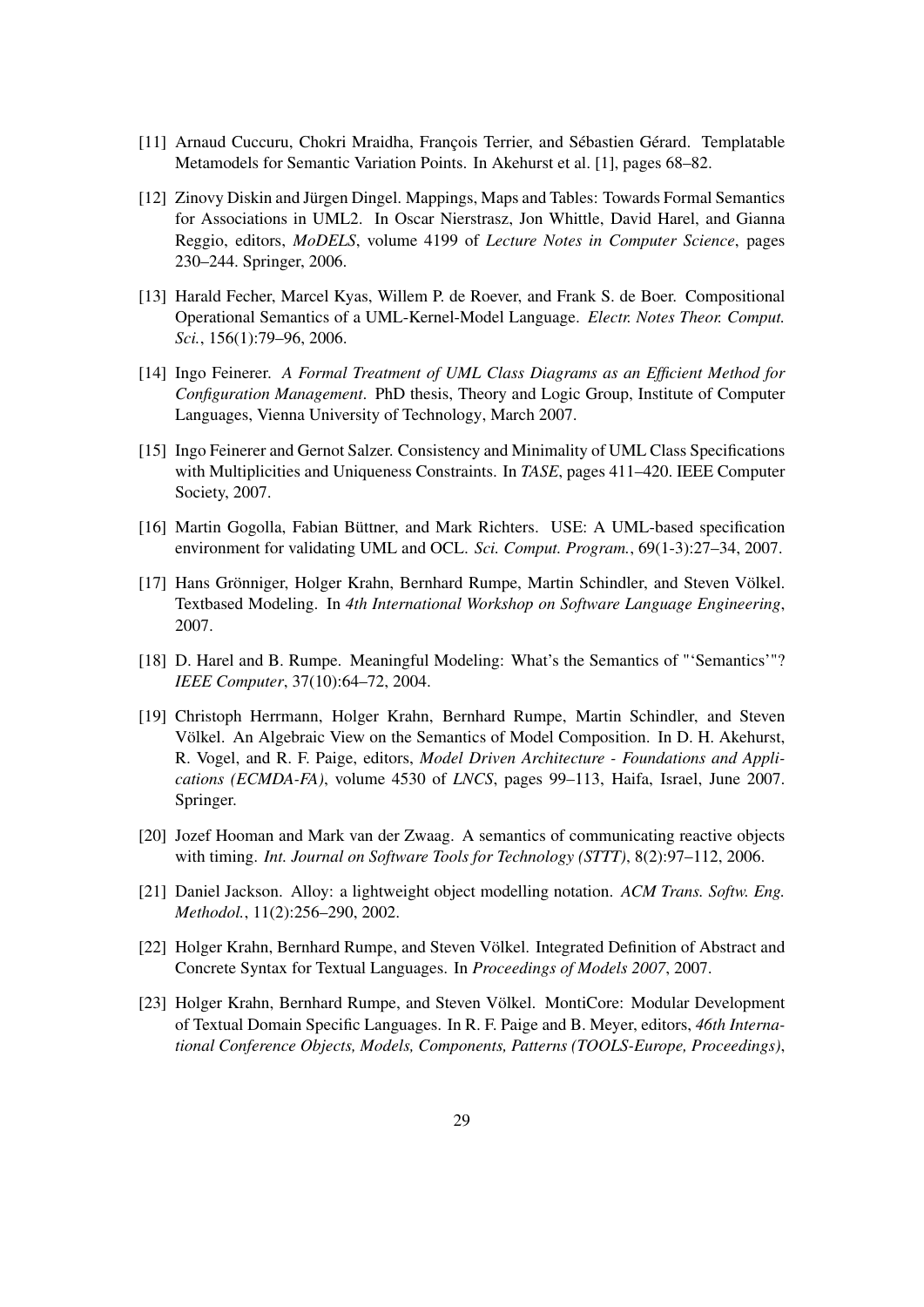volume 11 of *Lecture Notes in Business Information Processing*, pages 297–315. Springer-Verlag, 2008.

- [24] Sabine Kuske, Martin Gogolla, Ralf Kollmann, and Hans-Jörg Kreowski. An integrated semantics for UML class, object and state diagrams based on graph transformation. In *IFM '02: Proc. of the Third Intl. Conf. on Integrated Formal Methods*, 2002.
- [25] Azzam Maraee and Mira Balaban. Efficient Reasoning About Finite Satisfiability of UML Class Diagrams with Constrained Generalization Sets. In Akehurst et al. [1], pages 17–31.
- [26] Tiago Massoni, Rohit Gheyi, and Paulo Borba. A UML Class Diagram Analyzer. In *3rd International Workshop on Critical Systems Development, UML Conference 2004, Lisbon, Portugal*, pages 100–114, 2004.
- [27] Dragan Milicev. On the Semantics of Associations and Association Ends in UML. *IEEE Trans. Software Eng.*, 33(4):238–251, 2007.
- [28] T. Nipkow, L. C. Paulson, and M. Wenzel. *Isabelle/HOL A Proof Assistant for Higher-Order Logic*. Springer, 2002.
- [29] Object Management Group. Unified Modeling Language: Infrastructure Version 2.1.2 (07-11-04), November 2007. http://www.omg.org/docs/formal/07-11-04.pdf.
- [30] Object Management Group. Unified Modeling Language: Superstructure Version 2.1.2 (07-11-02), November 2007. http://www.omg.org/docs/formal/07-11-02.pdf.
- [31] B. Rumpe. *Agile Modellierung mit UML. Codegenerierung, Testfälle, Refactoring*. Springer Verlag, 2004.
- [32] Bernhard Rumpe. *Modellierung mit UML*. Springer, Berlin, May 2004.
- [33] Ken Satoh, Ken Kaneiwa, and Takeaki Uno. Contradiction Finding and Minimal Recovery for UML Class Diagrams. In *ASE*, pages 277–280. IEEE Computer Society, 2006.
- [34] Colin Snook and Michael Butler. UML-B: Formal modeling and design aided by UML. *ACM Trans. Softw. Eng. Methodol.*, 15(1):92–122, 2006.
- [35] Software Systems Engeneering, Carl-Friedrich-Gauß-Fakultät, Technische Universität Braunschweig. Project MontiCore. http://www.monticore.org.
- [36] Marcin Szlenk. Formal Semantics and Reasoning about UML Class Diagram. In *DepCoS-RELCOMEX*, pages 51–59. IEEE Computer Society, 2006.
- [37] Jennifer Tenzer. A Denotational Semantics of UML Class Diagrams. In *Workshop on Graph Transformation and Visual Modeling Techniques (GT-VMT'01, Poster Session, Proceedings)*. Technical Report 01.53, Dipartimento di Elettronica e Informazione, Politecnico di Milano, 2001.
- [38] Jennifer Tenzer. A Formal Semantics of UML Class Diagrams based on Transformations Systems. Technical Report 2001/09, Technische Universtität Berlin, June 2001.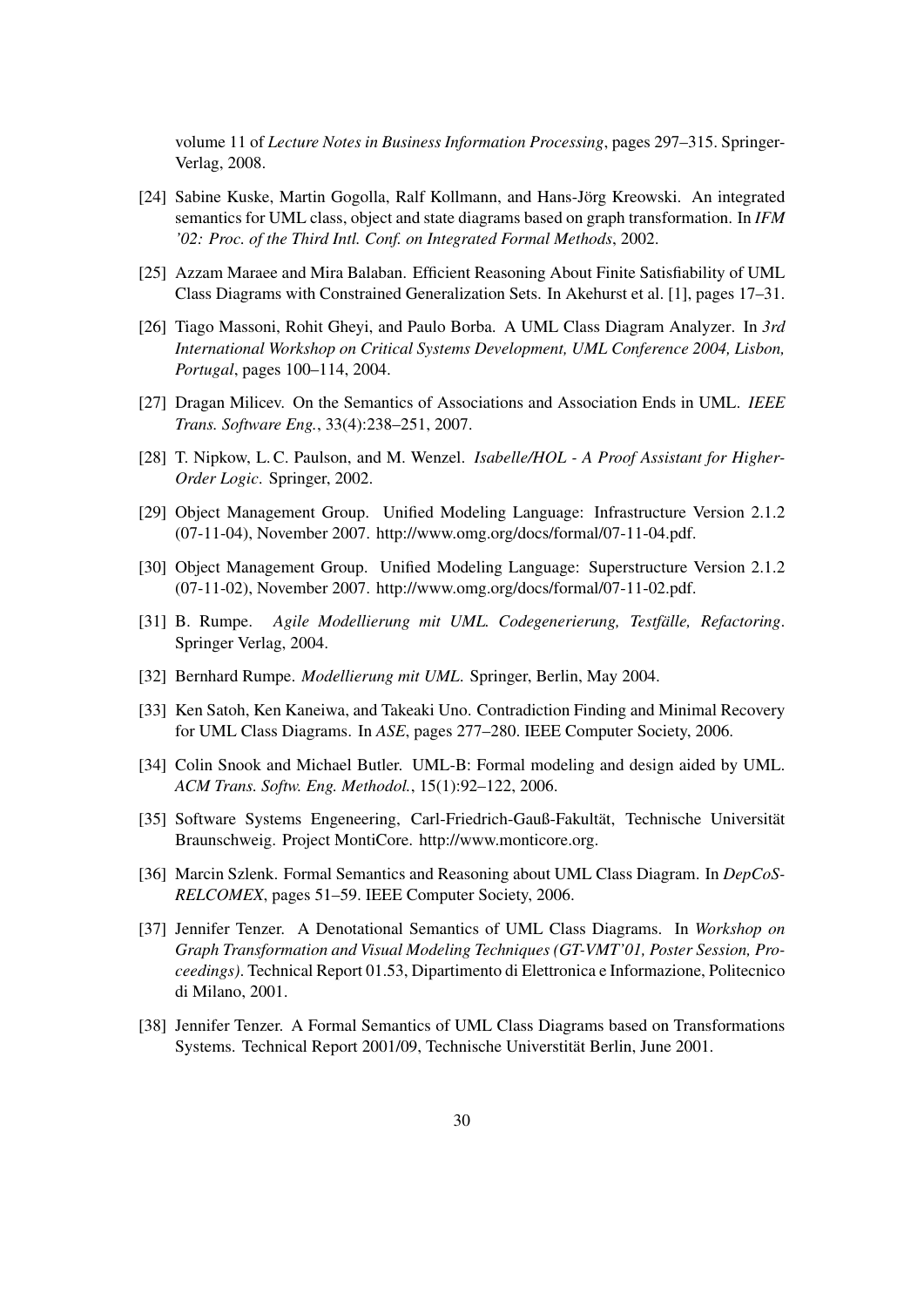[39] Franck Xia and Gautam S. Kane. Defining the Semantics of UML Class and Sequence Diagrams for Ensuring the Consistency and Executablity of OO Software Specification. In *1st International Workshop on Automated Technology for Verification and Analysis, Proceedings*, 2003.